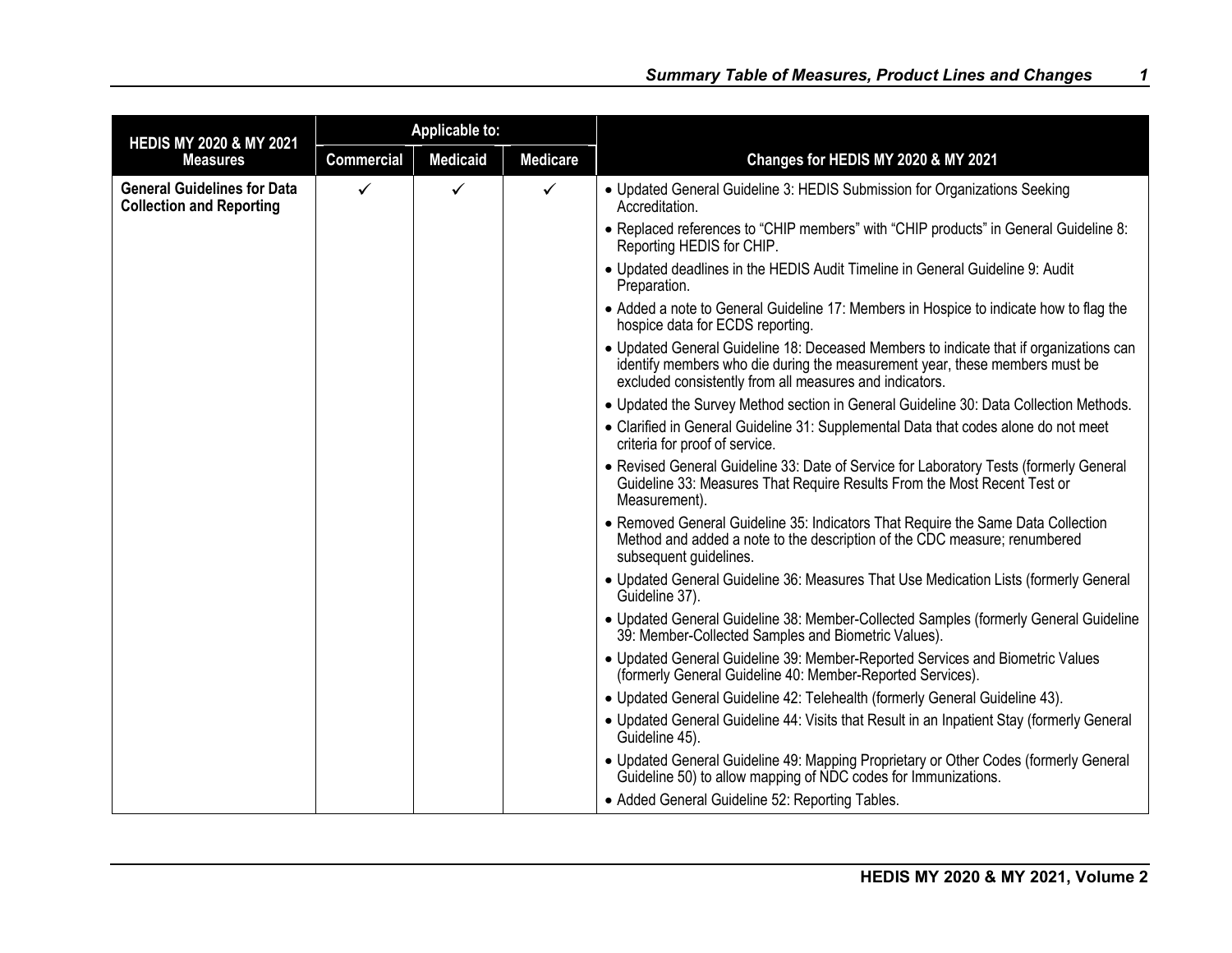| <b>HEDIS MY 2020 &amp; MY 2021</b>                                                                            | <b>Applicable to:</b> |                 |                 |                                                                                                                                                                                                                                                                                                                                                                                                         |
|---------------------------------------------------------------------------------------------------------------|-----------------------|-----------------|-----------------|---------------------------------------------------------------------------------------------------------------------------------------------------------------------------------------------------------------------------------------------------------------------------------------------------------------------------------------------------------------------------------------------------------|
| <b>Measures</b>                                                                                               | <b>Commercial</b>     | <b>Medicaid</b> | <b>Medicare</b> | Changes for HEDIS MY 2020 & MY 2021                                                                                                                                                                                                                                                                                                                                                                     |
| <b>Guidelines for Calculations</b><br>and Sampling                                                            | ✓                     | ✓               | ✓               | • Updated Table 1: Sample Size Information for Hybrid Measures.<br>• Removed the Population definition from the Guidelines for the Hybrid Method section.<br>• Updated Table 2 to reflect the Minimum Required Sample Size (MRSS).<br>• Clarified in step 4 of the Systematic Sampling Methodology that the MRSS must be<br>reported as the EM or less than the EM if sample size reduction is applied. |
| <b>Guidelines for Allowable</b><br><b>Adjustments of HEDIS</b>                                                | $\checkmark$          | ✓               | $\checkmark$    | • Updated the Referring to Adjusted HEDIS Measures and Rates section.<br>• Added instructions for adjusting palliative care exclusions in Guideline 3: Exclusions.<br>• Added Guideline 5: Supplemental Data to clarify when supplemental data may be used<br>for allowable adjustments.                                                                                                                |
|                                                                                                               |                       |                 |                 | <b>EFFECTIVENESS OF CARE</b>                                                                                                                                                                                                                                                                                                                                                                            |
| <b>Guidelines for Effectiveness</b><br>of Care                                                                | ✓                     | ✓               | $\checkmark$    | • Removed the MMDR file method to determine LIS/DE in the SES stratification guideline.<br>. Updated the note for the "Unknown" category in the SES stratification guideline.                                                                                                                                                                                                                           |
| Weight Assessment and<br>Counseling for Nutrition and<br>Physical Activity for Children/<br>Adolescents (WCC) | $\checkmark$          | $\checkmark$    |                 | • Removed the exclusion of member-reported biometric values (body mass index, height<br>and weight).<br>• Added a Note to clarify that services rendered during a telephone visit, e-visit or virtual<br>check-in meet criteria for the Counseling for Nutrition and Counseling for Physical<br>Activity indicators.                                                                                    |
| <b>Childhood Immunization Status</b><br>(CIS)                                                                 | ✓                     | ✓               |                 | • Added a requirement that LAIV (influenza) vaccination must occur on the child's second<br>birthday.                                                                                                                                                                                                                                                                                                   |
| <b>Immunizations for Adolescents</b><br>(IMA)                                                                 | ✓                     | ✓               |                 | • No changes to this measure.                                                                                                                                                                                                                                                                                                                                                                           |
| Lead Screening in Children<br>(LSC)                                                                           |                       | $\checkmark$    |                 | . Removed the limits to the Ages column in the Rules for Allowable Adjustment of HEDIS<br>section.                                                                                                                                                                                                                                                                                                      |
| <b>Breast Cancer Screening</b><br>(BCS)                                                                       | ✓                     | ✓               | ✓               | • Added palliative care as a required exclusion.<br>• Added telephone visits, e-visits and virtual check-ins to the advanced illness exclusion.<br>• Added Donepezil-memantine to the "Dementia combinations" description in the<br>Dementia Medications List.<br>• Added the "Number of required exclusions" data element to the Data Elements for<br>Reporting table.                                 |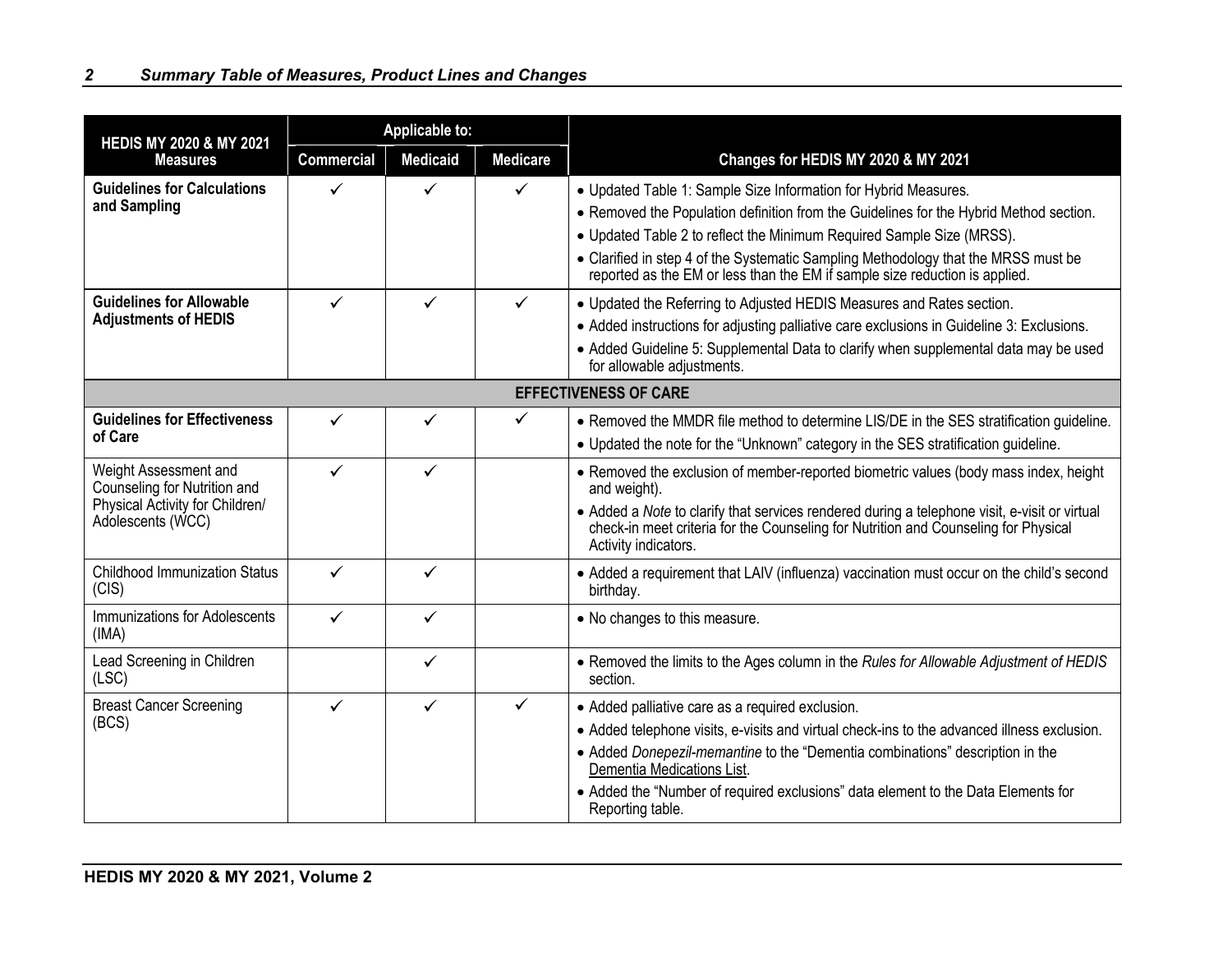| <b>HEDIS MY 2020 &amp; MY 2021</b>    |                   | <b>Applicable to:</b> |                          |                                                                                                                                                                                                                        |
|---------------------------------------|-------------------|-----------------------|--------------------------|------------------------------------------------------------------------------------------------------------------------------------------------------------------------------------------------------------------------|
| <b>Measures</b>                       | <b>Commercial</b> | <b>Medicaid</b>       | <b>Medicare</b>          | Changes for HEDIS MY 2020 & MY 2021                                                                                                                                                                                    |
|                                       |                   |                       |                          | • Added guidance adjusting required exclusions criteria in the Rules for Allowable<br>Adjustments section.                                                                                                             |
| <b>Cervical Cancer Screening</b>      | ✓                 | $\checkmark$          |                          | • Added palliative care as a required exclusion.                                                                                                                                                                       |
| (CCS)                                 |                   |                       |                          | • Updated the Hybrid Specification to indicate that sample size reduction is allowed.                                                                                                                                  |
|                                       |                   |                       |                          | • Clarified that documentation of "vaginal hysterectomy" meets criteria for documentation<br>of hysterectomy with no residual cervix (optional exclusion).                                                             |
|                                       |                   |                       |                          | • Added the "Number of required exclusions" data element to the Data Elements for<br>Reporting table.                                                                                                                  |
|                                       |                   |                       |                          | • Added guidance adjusting required exclusions criteria in the Rules for Allowable<br>Adjustments section.                                                                                                             |
| <b>Colorectal Cancer Screening</b>    | ✓                 |                       | $\checkmark$             | • Added palliative care as a required exclusion.                                                                                                                                                                       |
| (COL)                                 |                   |                       |                          | • Added telephone visits, e-visits and virtual check-ins to the advanced illness exclusion.                                                                                                                            |
|                                       |                   |                       |                          | • Added Donepezil-memantine to the "Dementia combinations" description in the<br>Dementia Medications List.                                                                                                            |
|                                       |                   |                       |                          | • Added the "Number of required exclusions" data element to the Data Elements for<br>Reporting table.                                                                                                                  |
|                                       |                   |                       |                          | • Added guidance adjusting required exclusions criteria in the Rules for Allowable<br>Adjustments section.                                                                                                             |
| Chlamydia Screening in<br>Women (CHL) | ✓                 | $\checkmark$          |                          | • No changes to this measure.                                                                                                                                                                                          |
| Care for Older Adults (COA)           |                   |                       | $\checkmark$<br>(SNP and | • Added a Note to clarify that medication review does not require the member to be<br>present.                                                                                                                         |
|                                       |                   |                       | MMP only)                | • Added a Note to clarify that services rendered during a telephone visit, e-visit or virtual<br>check-in meet criteria for the Advance Care Planning, Functional Status Assessment<br>and Pain Assessment indicators. |
|                                       |                   |                       |                          | • Removed the fourth bullet in the numerator of the Hybrid Specification of the Functional<br>Status Assessment indicator.                                                                                             |
| Appropriate Testing for               | ✓                 | ✓                     | $\checkmark$             | • Updated the instructions for excluding visits that result in an inpatient stay.                                                                                                                                      |
| Pharyngitis (CWP)                     |                   |                       |                          | • Deleted step 8; this step is unnecessary because these members are removed in<br>step 5.                                                                                                                             |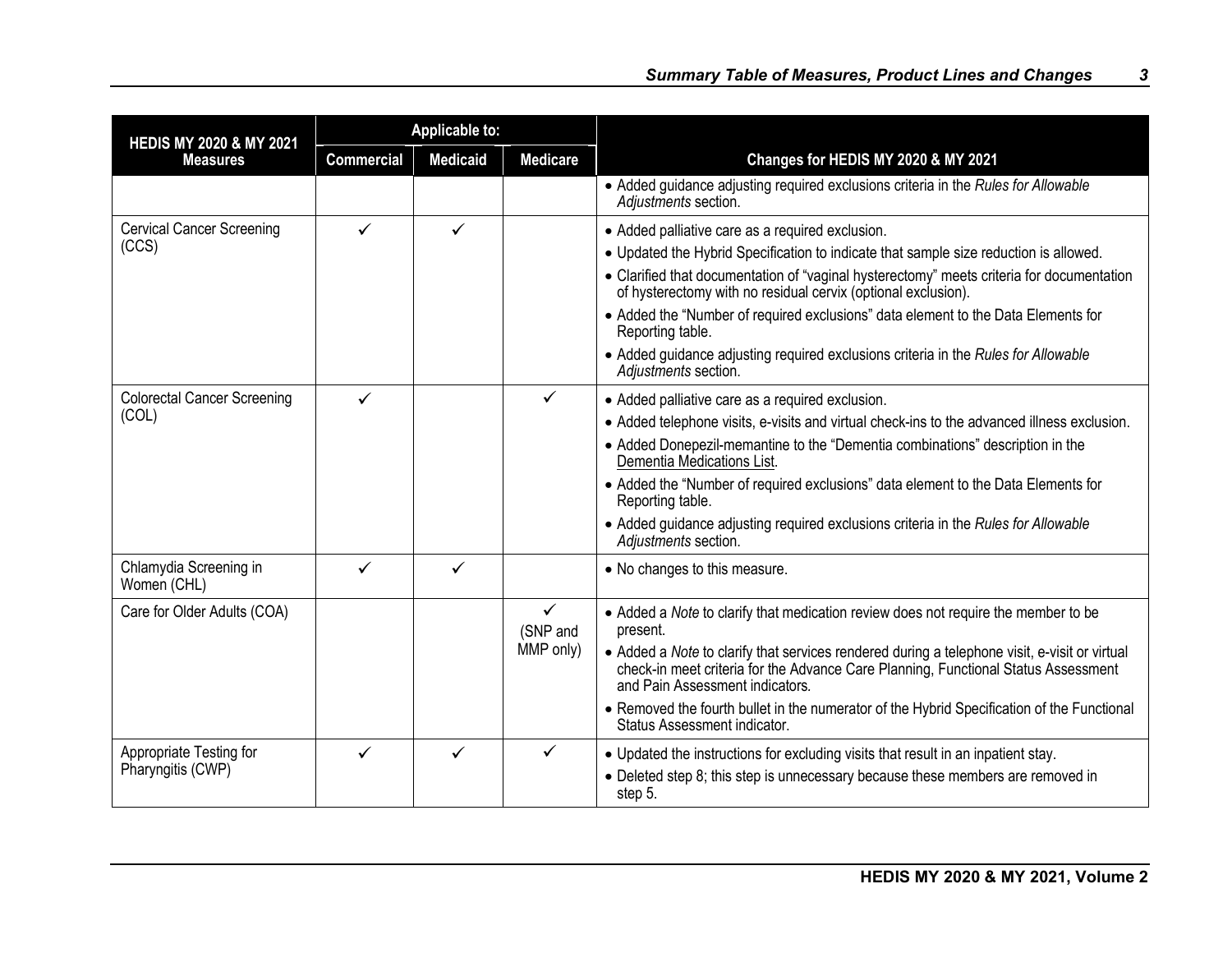| <b>HEDIS MY 2020 &amp; MY 2021</b>                                            | <b>Applicable to:</b> |                 |                 |                                                                                                                                                                                                                                                                                                                                                                                                                                                                                                                                                                                                                                                                                                                                                                                                                                                                                                                                                                                                                                                                                                                                  |
|-------------------------------------------------------------------------------|-----------------------|-----------------|-----------------|----------------------------------------------------------------------------------------------------------------------------------------------------------------------------------------------------------------------------------------------------------------------------------------------------------------------------------------------------------------------------------------------------------------------------------------------------------------------------------------------------------------------------------------------------------------------------------------------------------------------------------------------------------------------------------------------------------------------------------------------------------------------------------------------------------------------------------------------------------------------------------------------------------------------------------------------------------------------------------------------------------------------------------------------------------------------------------------------------------------------------------|
| <b>Measures</b>                                                               | <b>Commercial</b>     | <b>Medicaid</b> | <b>Medicare</b> | Changes for HEDIS MY 2020 & MY 2021                                                                                                                                                                                                                                                                                                                                                                                                                                                                                                                                                                                                                                                                                                                                                                                                                                                                                                                                                                                                                                                                                              |
| Use of Spirometry Testing in<br>the Assessment and Diagnosis<br>of COPD (SPR) | ✓                     |                 | $\checkmark$    | • Added telephone visits, e-visits and virtual check-ins to step 1 of the event/diagnosis<br>and removed the requirement to exclude telehealth.<br>• Updated the instructions for excluding visits that result in an inpatient stay (step 2).                                                                                                                                                                                                                                                                                                                                                                                                                                                                                                                                                                                                                                                                                                                                                                                                                                                                                    |
| Pharmacotherapy<br>Management of COPD<br>Exacerbation (PCE)                   | $\checkmark$          | ✓               | $\checkmark$    | • Moved the instructions from step 1 to step 2 to exclude ED visits that result in an<br>inpatient stay.<br>• Added Fluticasone furoate-umeclidinium-vilanterol to the "Bronchodilator combinations"<br>description in the Bronchodilator Medications List.<br>• Added Formoterol-aclidinium to the "Bronchodilator combinations" description in the<br><b>Bronchodilator Medications List.</b>                                                                                                                                                                                                                                                                                                                                                                                                                                                                                                                                                                                                                                                                                                                                  |
| Asthma Medication Ratio<br>(AMR)                                              | ✓                     | ✓               |                 | • Removed the restriction that only three of the four visits with an asthma diagnosis be an<br>outpatient telehealth, telephone visit, e-visit or virtual check-in when identifying the<br>event/diagnosis.<br>• Clarified in step 1 when the diagnosis must be on the discharge claim.<br>• Added Dupilumab to the "Anti-interleukin-4" description in the Dupilumab Medications<br>List.<br>• Clarified NDC code mapping requirements in the Notes.                                                                                                                                                                                                                                                                                                                                                                                                                                                                                                                                                                                                                                                                            |
| Controlling High Blood<br>Pressure (CBP)                                      | ✓                     | ✓               | ✓               | • Revised the time frame in the event/diagnosis criteria to look for two outpatient visits<br>with a diagnosis of hypertension in the first six months of the measurement year and the<br>year prior to the measurement year.<br>• Removed the restriction that only one of the two visits with a hypertension diagnosis be<br>an outpatient telehealth, telephone visit, e-visit or virtual check-in when identifying the<br>event/diagnosis.<br>• Added palliative care as a required exclusion.<br>• Added telephone visits, e-visits and virtual check-ins to the advanced illness exclusion.<br>• Added Donepezil-memantine to the "Dementia combinations" description in the<br>Dementia Medications List.<br>• In the Administrative Specification, added telephone visits, e-visits and virtual check-ins<br>as appropriate settings for BP readings.<br>• Updated the Hybrid Specification to indicate that sample size reduction is not allowed<br>for MY 2020; sample size reduction is allowed for MY 2021.<br>• Removed the requirements for remote monitoring devices to allow BPs taken by any<br>digital device. |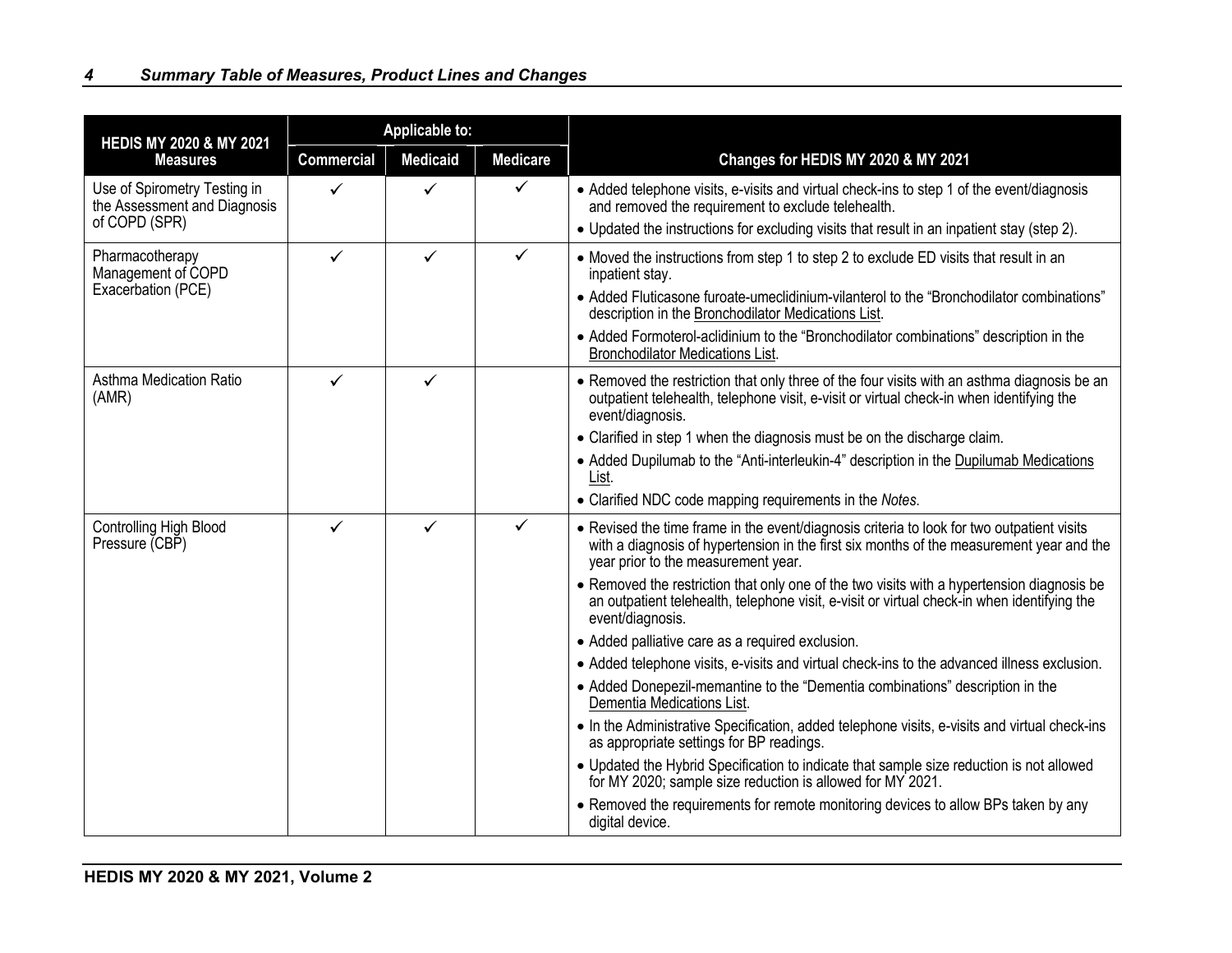| <b>HEDIS MY 2020 &amp; MY 2021</b>                                            |                   | <b>Applicable to:</b> |                 |                                                                                                                                                                                                                                                                                                                                                                                                                                                                                                                                                                                                                                                                                                                                                                                                                                            |
|-------------------------------------------------------------------------------|-------------------|-----------------------|-----------------|--------------------------------------------------------------------------------------------------------------------------------------------------------------------------------------------------------------------------------------------------------------------------------------------------------------------------------------------------------------------------------------------------------------------------------------------------------------------------------------------------------------------------------------------------------------------------------------------------------------------------------------------------------------------------------------------------------------------------------------------------------------------------------------------------------------------------------------------|
| <b>Measures</b>                                                               | <b>Commercial</b> | <b>Medicaid</b>       | <b>Medicare</b> | Changes for HEDIS MY 2020 & MY 2021                                                                                                                                                                                                                                                                                                                                                                                                                                                                                                                                                                                                                                                                                                                                                                                                        |
|                                                                               |                   |                       |                 | • Removed the exclusion of BP readings reported or taken by the member.<br>• Added the "Number of required exclusions" data element to the Data Elements for<br>Reporting table.<br>• Added guidance for adjusting required exclusions in the Rules for Allowable<br>Adjustments section.                                                                                                                                                                                                                                                                                                                                                                                                                                                                                                                                                  |
| Persistence of Beta-Blocker<br><b>Treatment After a Heart Attack</b><br>(PBH) | ✓                 | $\checkmark$          | $\checkmark$    | • Added telephone visits, e-visits and virtual check-ins to the advanced illness exclusion.<br>• Added Donepezil-memantine to the "Dementia combinations" description in the<br>Dementia Medications List.                                                                                                                                                                                                                                                                                                                                                                                                                                                                                                                                                                                                                                 |
| <b>Statin Therapy for Patients</b><br>With Cardiovascular Disease<br>(SPC)    | ✓                 | $\checkmark$          | $\checkmark$    | • Removed the restriction that only one of the two visits with an IVD diagnosis be an<br>outpatient telehealth, telephone visit, e-visit or virtual check-in when identifying the<br>event/diagnosis.<br>• Added telephone visits, e-visits and virtual check-ins to the advanced illness exclusion.<br>• Added palliative care as a required exclusion.<br>• Added Donepezil-memantine to the "Dementia combinations" description in the<br>Dementia Medications List.<br>• In the Rules for Allowable Adjustments section, clarified that the required exclusions<br>criteria may be adjusted with limits.                                                                                                                                                                                                                               |
| Cardiac Rehabilitation (CRE)                                                  | $\checkmark$      | $\checkmark$          | $\checkmark$    | • First-year measure (MY 2020).                                                                                                                                                                                                                                                                                                                                                                                                                                                                                                                                                                                                                                                                                                                                                                                                            |
| Comprehensive Diabetes Care<br>(CDĊ)                                          | $\checkmark$      | $\checkmark$          | $\checkmark$    | • Retired the "HbA1c control (<7.0%) for a selected population" indicator.<br>• Retired the "Medical Attention for Nephropathy" indicator for the commercial and<br>Medicaid product lines.<br>• Clarified in the measure description that organizations must use the same data<br>collection method for the HbA1c testing and control indicators (this information was<br>previously included in the General Guidelines).<br>• Removed the restriction that only one of the two visits with a diabetes diagnosis be an<br>outpatient telehealth, telephone visit, e-visit or virtual check-in when identifying the<br>event/diagnosis.<br>• Added telephone visits, e-visits and virtual check-ins to the advanced illness exclusion.<br>• Added palliative care as a required exclusion.<br>• Deleted the HbA1c Level 7.0-9.0 Value Set. |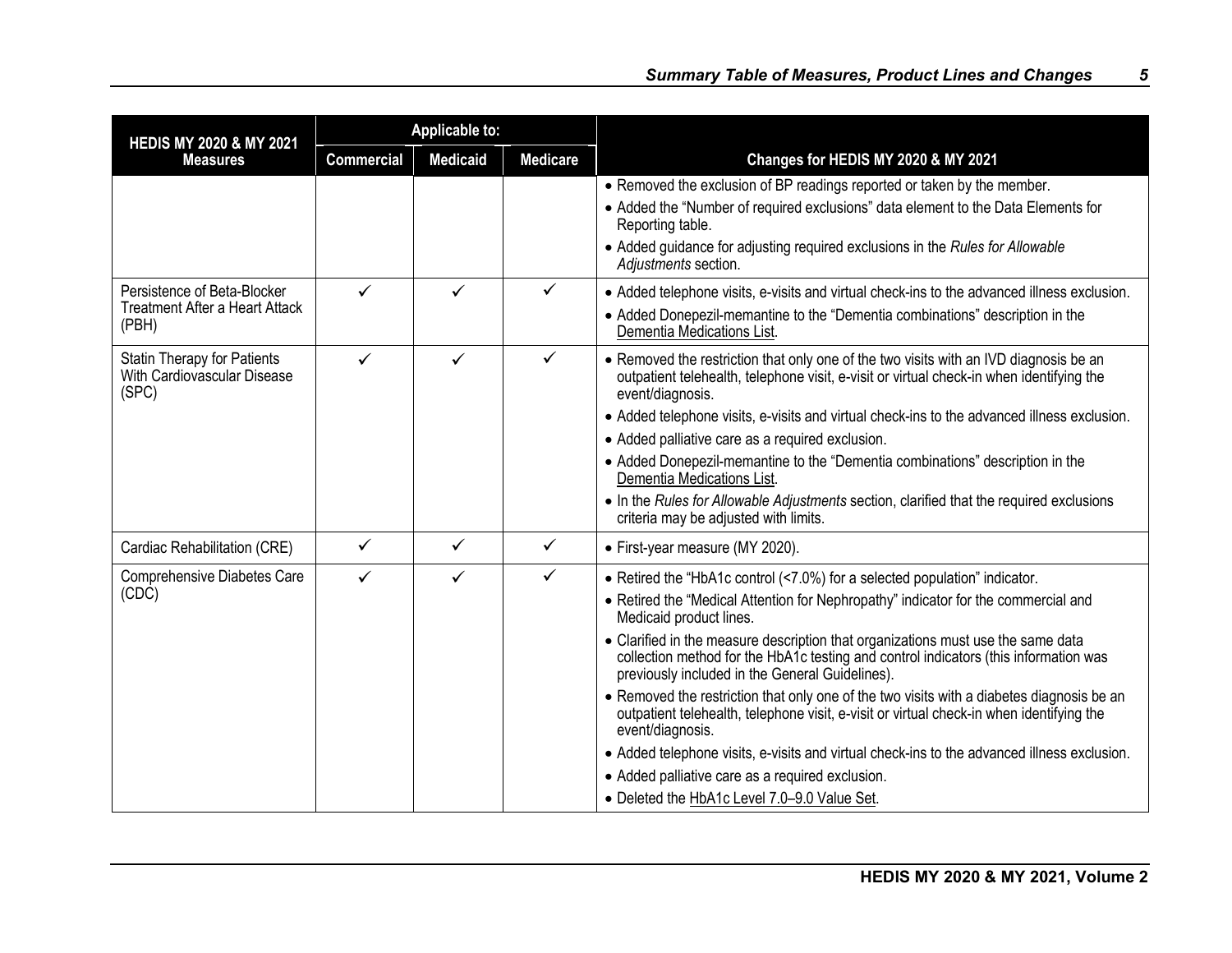| <b>HEDIS MY 2020 &amp; MY 2021</b>                           |                   | <b>Applicable to:</b> |                 |                                                                                                                                                                                                                                   |
|--------------------------------------------------------------|-------------------|-----------------------|-----------------|-----------------------------------------------------------------------------------------------------------------------------------------------------------------------------------------------------------------------------------|
| <b>Measures</b>                                              | <b>Commercial</b> | <b>Medicaid</b>       | <b>Medicare</b> | Changes for HEDIS MY 2020 & MY 2021                                                                                                                                                                                               |
|                                                              |                   |                       |                 | • Updated the Administrative Specification logic and value sets for the Eye Exam<br>indicator.                                                                                                                                    |
|                                                              |                   |                       |                 | • Added telephone visits, e-visits and virtual check-ins to the Administrative Specification<br>as appropriate settings for BP readings.                                                                                          |
|                                                              |                   |                       |                 | • Added Nebivolol-valsartan to the "Antihypertensive combinations" description in the<br>ACE inhibitor and ARB Medications List.                                                                                                  |
|                                                              |                   |                       |                 | • Added Donepezil-memantine to the "Dementia combinations" description in the<br>Dementia Medications List.                                                                                                                       |
|                                                              |                   |                       |                 | • Added polycystic ovarian syndrome to the optional exclusions.                                                                                                                                                                   |
|                                                              |                   |                       |                 | • Added a Note to the Denominator-Sample Size Reduction section in the Hybrid<br>Specification.                                                                                                                                   |
|                                                              |                   |                       |                 | • Clarified that documentation of "HB1c" meets criteria for the Hybrid Specification of the<br>HbA1c testing indicator.                                                                                                           |
|                                                              |                   |                       |                 | • Clarified that eye exam results read by a system that provides an artificial intelligence<br>(AI) interpretation meet criteria.                                                                                                 |
|                                                              |                   |                       |                 | • Removed the requirements for remote monitoring devices to allow BPs taken by any<br>digital device.                                                                                                                             |
|                                                              |                   |                       |                 | • Removed the exclusion of BP readings reported or taken by the member.                                                                                                                                                           |
|                                                              |                   |                       |                 | • Revised the Data Elements for Reporting tables.                                                                                                                                                                                 |
|                                                              |                   |                       |                 | • In the Rules for Allowable Adjustments section, clarified that the required exclusions<br>criteria may be adjusted with limits.                                                                                                 |
| Kidney Health Evaluation for<br>Patients With Diabetes (KED) | ✓                 | ✓                     | $\checkmark$    | • First-year measure (MY 2020).                                                                                                                                                                                                   |
| <b>Statin Therapy for Patients</b>                           | $\checkmark$      | $\checkmark$          | $\checkmark$    | • Added polycystic ovarian syndrome to the optional exclusions.                                                                                                                                                                   |
| With Diabetes (SPD)                                          |                   |                       |                 | • Removed the restriction that only one of the two visits with a diabetes diagnosis be an<br>outpatient telehealth, telephone visit, e-visit or virtual check-in when identifying the<br>event/diagnosis.                         |
|                                                              |                   |                       |                 | • Removed the restriction that only one of the two visits with an IVD diagnosis be an<br>outpatient telehealth, telephone visit, e-visit or virtual check-in when identifying the<br>event/diagnosis, step 2 required exclusions. |
|                                                              |                   |                       |                 | • Added telephone visits, e-visits and virtual check-ins to the advanced illness exclusion.                                                                                                                                       |
|                                                              |                   |                       |                 | • Added palliative care as a required exclusion.                                                                                                                                                                                  |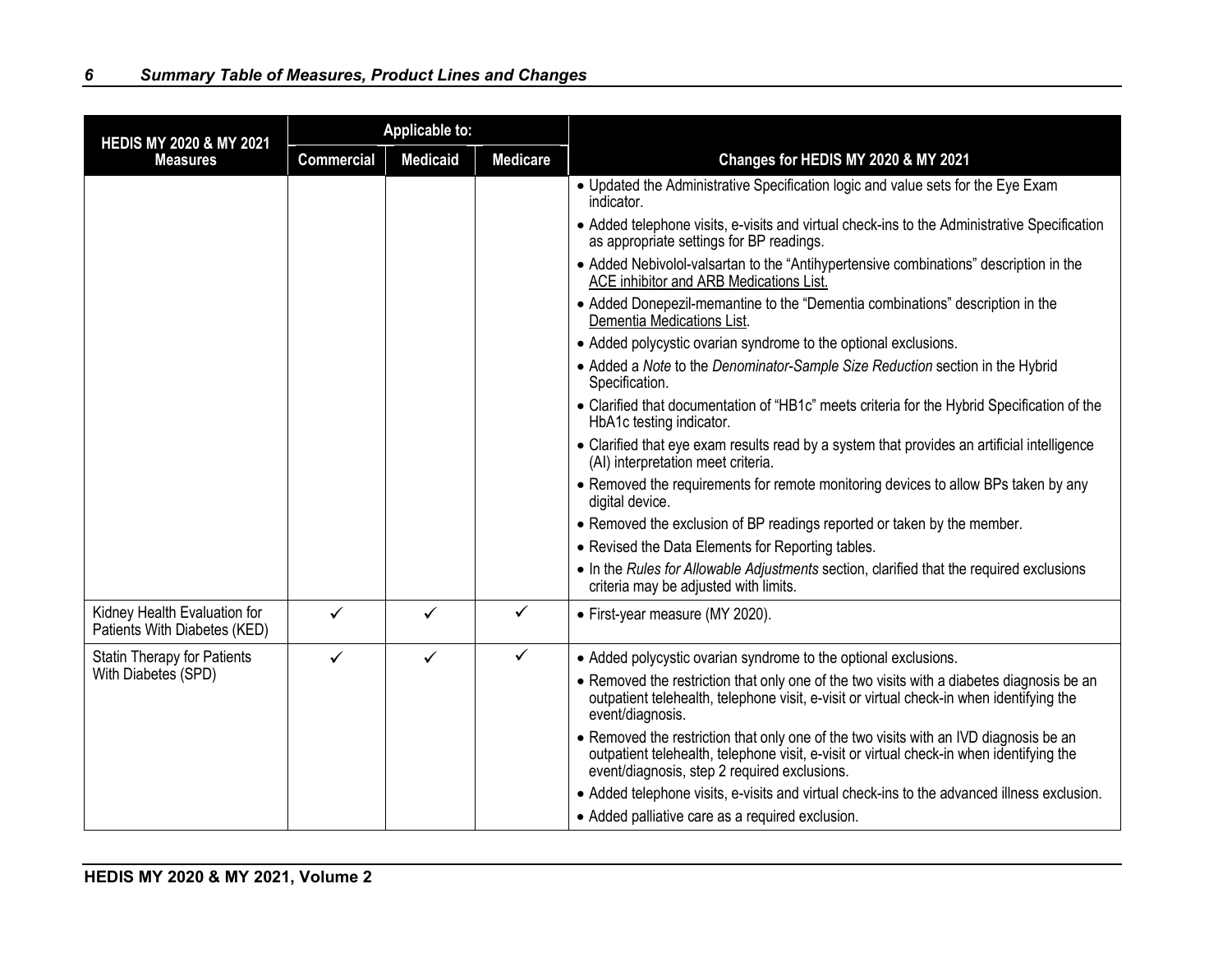| <b>HEDIS MY 2020 &amp; MY 2021</b>                                                  |                   | <b>Applicable to:</b> |                 |                                                                                                                                                                                                                       |
|-------------------------------------------------------------------------------------|-------------------|-----------------------|-----------------|-----------------------------------------------------------------------------------------------------------------------------------------------------------------------------------------------------------------------|
| <b>Measures</b>                                                                     | <b>Commercial</b> | <b>Medicaid</b>       | <b>Medicare</b> | Changes for HEDIS MY 2020 & MY 2021                                                                                                                                                                                   |
|                                                                                     |                   |                       |                 | • Added Donepezil-memantine to the "Dementia combinations" description in the<br>Dementia Medications List.                                                                                                           |
|                                                                                     |                   |                       |                 | • Added Pitavastatin 1 mg to the Pitavastatin Moderate Intensity Medications List and<br>deleted the Pitavastatin Low Intensity Medications List.                                                                     |
|                                                                                     |                   |                       |                 | • In the Rules for Allowable Adjustments section, clarified that the required exclusions<br>criteria may be adjusted with limits.                                                                                     |
| Disease-Modifying Anti-<br>Rheumatic Drug Therapy for<br>Rheumatoid Arthritis (ART) |                   |                       | ✓               | • Removed the restriction that only one of the two visits with a rheumatoid arthritis<br>diagnosis be an outpatient telehealth, telephone visit, e-visit or virtual check-in when<br>identifying the event/diagnosis. |
|                                                                                     |                   |                       |                 | • Added telephone visits, e-visits and virtual check-ins to the advanced illness exclusion.                                                                                                                           |
|                                                                                     |                   |                       |                 | • Added Upadacitinib to the "Janus kinase (JAK)" description in the <b>DMARD</b> Medications<br>List.                                                                                                                 |
|                                                                                     |                   |                       |                 | • Added Donepezil-memantine to the "Dementia combinations" description in the<br>Dementia Medications List.                                                                                                           |
|                                                                                     |                   |                       |                 | • This measure is retired for MY 2021.                                                                                                                                                                                |
| Osteoporosis Management in<br>Women Who Had a Fracture                              |                   |                       | $\checkmark$    | • Updated the instructions for excluding visits that result in an inpatient stay (steps 1<br>and $2$ ).                                                                                                               |
| (OMW)                                                                               |                   |                       |                 | • Added telephone visits, e-visits and virtual check-ins to the advanced illness exclusion.                                                                                                                           |
|                                                                                     |                   |                       |                 | • Added palliative care as a required exclusion.                                                                                                                                                                      |
|                                                                                     |                   |                       |                 | • Added Donepezil-memantine to the "Dementia combinations" description in the<br>Dementia Medications List                                                                                                            |
|                                                                                     |                   |                       |                 | • In the Rules for Allowable Adjustments section, clarified that the required exclusions<br>criteria may be adjusted with limits.                                                                                     |
| Osteoporosis Screening in<br>Older Women (OSW)                                      |                   |                       | ✓               | • First-year measure (MY 2020).                                                                                                                                                                                       |
| Antidepressant Medication<br>Management (AMM)                                       | $\checkmark$      | $\checkmark$          | $\checkmark$    | • Added e-visits and virtual check-ins to the event/diagnosis (step 2 required exclusion).                                                                                                                            |
| Follow-Up Care for Children                                                         | ✓                 | $\checkmark$          |                 | • Clarified in step 4 (of both rates) when the diagnosis must be on the discharge claim.                                                                                                                              |
| Prescribed ADHD Medication                                                          |                   |                       |                 | • Added telehealth and telephone visits to the Rate 1 numerator.                                                                                                                                                      |
| (ADD)                                                                               |                   |                       |                 | • Added e-visits and virtual check-ins to the Rate 2 numerator and modified the telehealth<br>restrictions.                                                                                                           |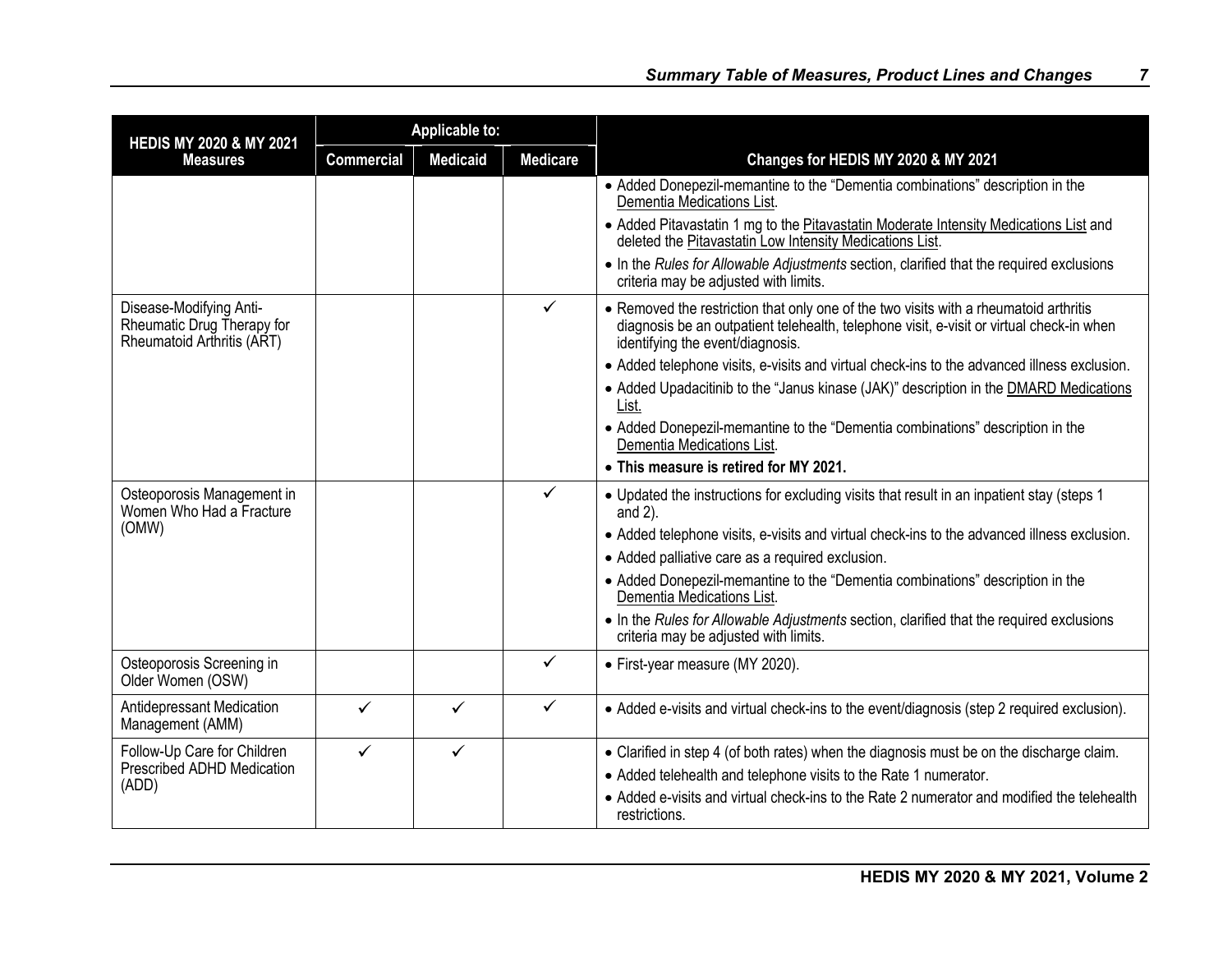| <b>HEDIS MY 2020 &amp; MY 2021</b>                                                                                             | <b>Applicable to:</b> |                 |                 |                                                                                                                                                                                                                                                                                                                                                                                                                                                                                                                                                              |  |
|--------------------------------------------------------------------------------------------------------------------------------|-----------------------|-----------------|-----------------|--------------------------------------------------------------------------------------------------------------------------------------------------------------------------------------------------------------------------------------------------------------------------------------------------------------------------------------------------------------------------------------------------------------------------------------------------------------------------------------------------------------------------------------------------------------|--|
| <b>Measures</b>                                                                                                                | <b>Commercial</b>     | <b>Medicaid</b> | <b>Medicare</b> | Changes for HEDIS MY 2020 & MY 2021                                                                                                                                                                                                                                                                                                                                                                                                                                                                                                                          |  |
| Follow-Up After Hospitalization<br>for Mental Illness (FUH)                                                                    | ✓                     |                 | ✓               | • Replaced "mental health practitioner" with "mental health provider."<br>• Removed the mental health provider requirement for follow-up visits for intensive<br>outpatient encounters, partial hospitalizations, community mental health centers and<br>electroconvulsive therapy settings.<br>• Added visits in a behavioral healthcare setting to the numerator.<br>• Added telephone visits to the numerator.<br>• Deleted the Mental Health Practitioner Value Set.<br>• Revised the instructions in the Notes for identifying mental health providers. |  |
| Follow-Up After Emergency<br>Department Visit for Mental<br>Illness (FUM)                                                      | ✓                     | ✓               | ✓               | • Added telephone visits, e-visits and virtual check-ins to the numerator.                                                                                                                                                                                                                                                                                                                                                                                                                                                                                   |  |
| Follow-Up After High Intensity<br>Care for Substance Use<br>Disorder (FUI)                                                     | ✓                     | ✓               | ✓               | • Clarified the Episode Date when detoxification occurs during an acute inpatient or<br>residential treatment stay.<br>• Clarified when the diagnosis must be on the discharge claim (event/diagnosis).<br>• Added value sets to the numerators.<br>• Added the Rules for Allowable Adjustments of HEDIS section.                                                                                                                                                                                                                                            |  |
| Follow-Up After Emergency<br>Department Visit for Alcohol<br>and Other Drug Abuse or<br>Dependence (FUA)                       | ✓                     |                 | ✓               | • Added value sets to the numerators.                                                                                                                                                                                                                                                                                                                                                                                                                                                                                                                        |  |
| Pharmacotherapy for Opioid<br>Use Disorder (POD)                                                                               | ✓                     | ✓               | $\checkmark$    | • Added value sets to the Opioid Use Disorder Treatment Medications table.<br>• Added the Rules for Allowable Adjustments of HEDIS section.                                                                                                                                                                                                                                                                                                                                                                                                                  |  |
| Diabetes Screening for People<br>With Schizophrenia or Bipolar<br>Disorder Who Are Using<br>Antipsychotic Medications<br>(SSD) |                       | ✓               |                 | • Added telephone visits, e-visits and virtual check-ins to step 1 of the event/diagnosis.<br>• Removed the restriction that only one of the two visits with a diabetes diagnosis be an<br>outpatient telehealth, telephone visit, e-visit or virtual check-in when identifying the<br>event/diagnosis, step 2 required exclusions.                                                                                                                                                                                                                          |  |
| Diabetes Monitoring for People<br>With Diabetes and<br>Schizophrenia (SMD)                                                     |                       | ✓               |                 | • Added telephone visits, e-visits and virtual check-ins to step 1 of the event/diagnosis.<br>• Removed the restriction that only one of the two visits with a diabetes diagnosis be an<br>outpatient telehealth, telephone visit, e-visit or virtual check-in when identifying the<br>event/diagnosis.                                                                                                                                                                                                                                                      |  |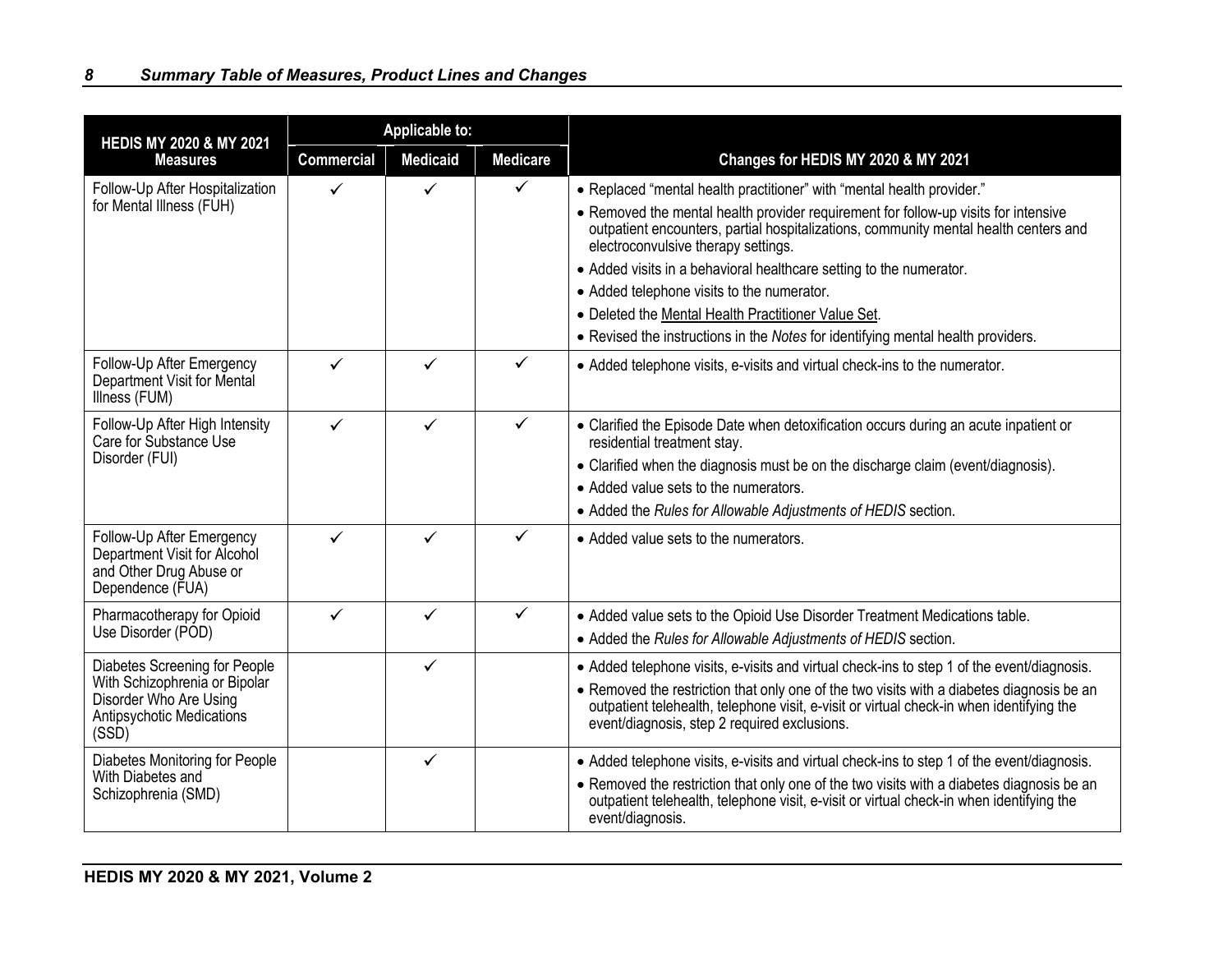| <b>HEDIS MY 2020 &amp; MY 2021</b>                                                    |                   | <b>Applicable to:</b> |                 |                                                                                                                                                                                                                                      |
|---------------------------------------------------------------------------------------|-------------------|-----------------------|-----------------|--------------------------------------------------------------------------------------------------------------------------------------------------------------------------------------------------------------------------------------|
| <b>Measures</b>                                                                       | <b>Commercial</b> | <b>Medicaid</b>       | <b>Medicare</b> | Changes for HEDIS MY 2020 & MY 2021                                                                                                                                                                                                  |
|                                                                                       |                   |                       |                 | • Added polycystic ovarian syndrome to the optional exclusions.                                                                                                                                                                      |
| Cardiovascular Monitoring for                                                         |                   | $\checkmark$          |                 | • Clarified in step 2 when the diagnosis must be on the discharge claim.                                                                                                                                                             |
| People With Cardiovascular<br>Disease and Schizophrenia                               |                   |                       |                 | • Added telephone visits, e-visits and virtual check-ins to step 1 of the event/diagnosis.                                                                                                                                           |
| (SMC)                                                                                 |                   |                       |                 | • Removed the restriction that only one of the two visits with an IVD diagnosis be an<br>outpatient telehealth, telephone visit, e-visit or virtual check-in when identifying the<br>event/diagnosis.                                |
| Adherence to Antipsychotic<br>Medications for Individuals<br>With Schizophrenia (SAA) | $\checkmark$      | ✓                     | $\checkmark$    | • Relabeled step 2 to "Required exclusions" and moved the exclusions for members with<br>advanced illness, frailty, enrolled in an I-SNP or living long-term in an institutional setting<br>to a new step 3 labeled as "exclusions." |
|                                                                                       |                   |                       |                 | • Added telephone visits, e-visits and virtual check-ins to step 1 of the event/diagnosis.                                                                                                                                           |
|                                                                                       |                   |                       |                 | • Added telephone visits, e-visits and virtual check-ins to the advanced illness exclusion.                                                                                                                                          |
|                                                                                       |                   |                       |                 | • Added Donepezil-memantine to the "Dementia combinations" description in the<br>Dementia Medications List.                                                                                                                          |
| Metabolic Monitoring for<br>Children and Adolescents on<br>Antipsychotics (APM)       | $\checkmark$      | ✓                     |                 | • Clarified in the Rules for Allowable Adjustments of HEDIS that when adjusting ages, the<br>upper age range may be expanded or there may be no upper age limit.                                                                     |
| Transitions of Care (TRC)                                                             |                   |                       | $\checkmark$    | • Revised the time frame for the Notification of Inpatient Admission and Receipt of<br>Discharge Information indicators to the day of admission/discharge through 2 days after<br>the admission/discharge.                           |
|                                                                                       |                   |                       |                 | • Clarified how to handle observation visits that precede the inpatient stay when<br>identifying the event/diagnosis.                                                                                                                |
|                                                                                       |                   |                       |                 | • Added e-visits and virtual check-ins to the Patient Engagement After Inpatient<br>Discharge numerator.                                                                                                                             |
|                                                                                       |                   |                       |                 | • Updated the Hybrid Specification to indicate that sample size reduction is not allowed<br>for MY 2020; sample size reduction is allowed for MY 2021.                                                                               |
|                                                                                       |                   |                       |                 | • Revised the "one medical record" requirement to allow reporting from the outpatient<br>medical record that is accessible to the PCP or ongoing care provider.                                                                      |
|                                                                                       |                   |                       |                 | • Revised the sixth bullet of the Receipt of Discharge Information indicator of the hybrid<br>specification.                                                                                                                         |
|                                                                                       |                   |                       |                 | • Added a Note to clarify that medication reconciliation does not require the member to be<br>present.                                                                                                                               |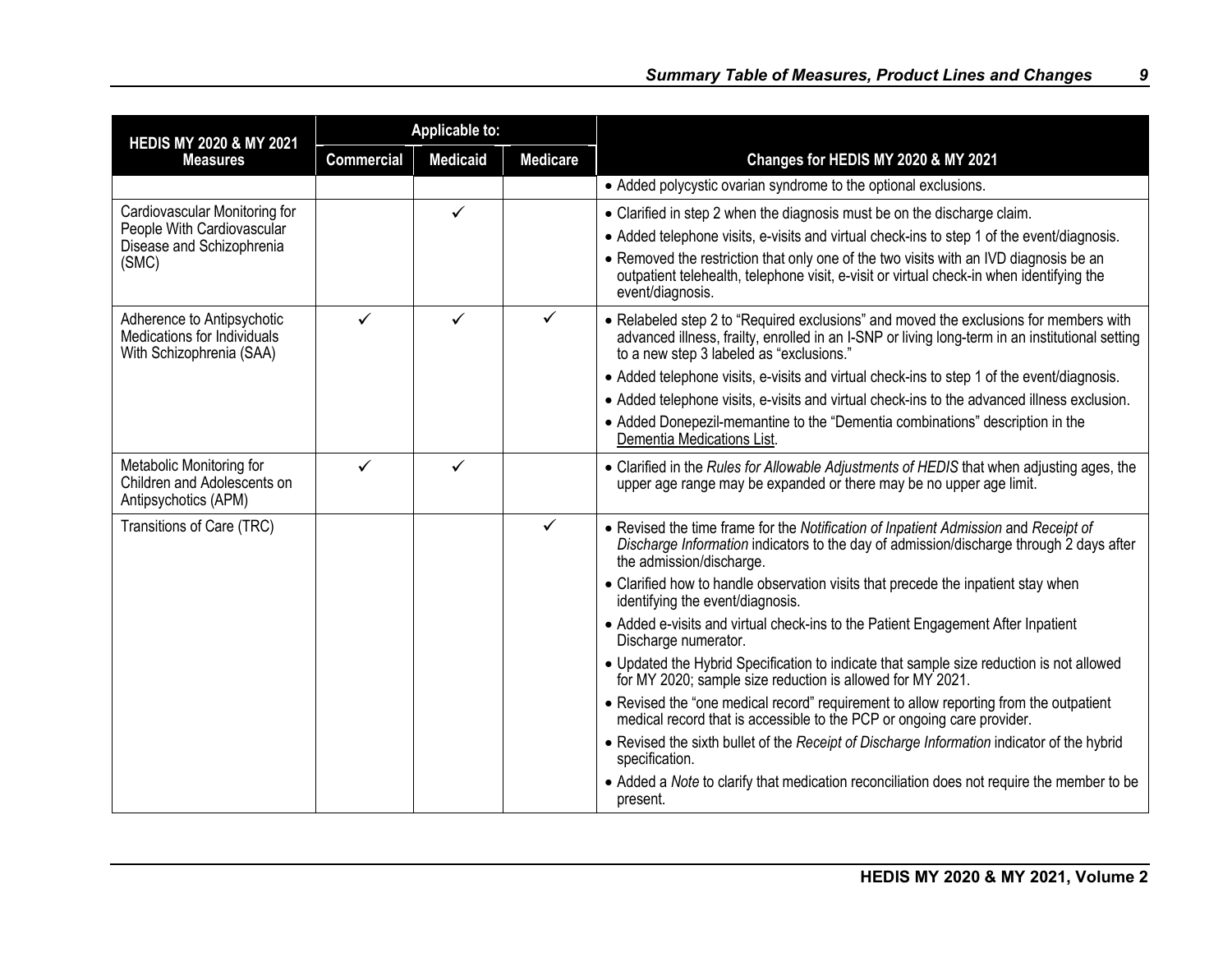| <b>HEDIS MY 2020 &amp; MY 2021</b>                                                                                     |                   | <b>Applicable to:</b> |                 |                                                                                                                                                                                                                                                                                                                                                                                                                                                                                                          |
|------------------------------------------------------------------------------------------------------------------------|-------------------|-----------------------|-----------------|----------------------------------------------------------------------------------------------------------------------------------------------------------------------------------------------------------------------------------------------------------------------------------------------------------------------------------------------------------------------------------------------------------------------------------------------------------------------------------------------------------|
| <b>Measures</b>                                                                                                        | <b>Commercial</b> | <b>Medicaid</b>       | <b>Medicare</b> | Changes for HEDIS MY 2020 & MY 2021                                                                                                                                                                                                                                                                                                                                                                                                                                                                      |
|                                                                                                                        |                   |                       |                 | • In the Data Elements for Reporting table, in the "Numerator events by supplemental<br>data" row of the Hybrid column, replaced Each of the 2 rates, for each age stratification<br>and total with Each of the 4 rates, for each age stratification and total because<br>supplemental data may now be used.                                                                                                                                                                                             |
| Follow-Up After Emergency<br>Department Visit for People<br>With Multiple High-Risk<br><b>Chronic Conditions (FMC)</b> |                   |                       | $\checkmark$    | • Clarified that ED visits that result in an inpatient stay are excluded (step 2).<br>• Added telephone visits, e-visits and virtual check-ins to the event/diagnosis when<br>identifying visits with chronic condition diagnoses, step 3.<br>• Added e-visits and virtual check-ins to the numerator.                                                                                                                                                                                                   |
| Non-Recommended Cervical<br>Cancer Screening in<br>Adolescent Females (NCS)                                            | $\checkmark$      | ✓                     |                 | • No changes to this measure.                                                                                                                                                                                                                                                                                                                                                                                                                                                                            |
| Non-Recommended PSA-<br>Based Screening in Older Men<br>(PSA)                                                          |                   |                       | $\checkmark$    | • No changes to this measure.                                                                                                                                                                                                                                                                                                                                                                                                                                                                            |
| Appropriate Treatment for<br><b>Upper Respiratory Infection</b><br>(URI)                                               | ✓                 | ✓                     | $\checkmark$    | • Updated the instructions for excluding visits that result in an inpatient stay.<br>• In the Rules for Allowable Adjustments section, clarified that the numerator criteria may<br>be adjusted with limits.                                                                                                                                                                                                                                                                                             |
| Avoidance of Antibiotic<br><b>Treatment for Acute</b><br>Bronchitis/Bronchiolitis (AAB)                                | ✓                 |                       | $\checkmark$    | • Updated the instructions for excluding visits that result in an inpatient stay.<br>• In the Rules for Allowable Adjustments section, clarified that the numerator criteria may<br>be adjusted with limits.                                                                                                                                                                                                                                                                                             |
| Use of Imaging Studies for Low<br>Back Pain (LBP)                                                                      | ✓                 | ✓                     |                 | • In the Rules for Allowable Adjustments section, clarified that the numerator criteria may<br>be adjusted with limits.                                                                                                                                                                                                                                                                                                                                                                                  |
| Potentially Harmful Drug-<br>Disease Interactions in Older<br>Adults (DDE)                                             |                   |                       | $\checkmark$    | • Replaced references to "anticonvulsants" with "antiepileptics."<br>• Clarified in the IESD definition for nonacute inpatient encounters identified only by a<br>professional claim that the IESD is the date of service.<br>• Added palliative care as a required exclusion.<br>• Added Donepezil-memantine to the "Dementia combinations" description in the<br>Dementia Medications List.<br>• Updated the "Number of required exclusions" data element in the Data Elements for<br>Reporting Table. |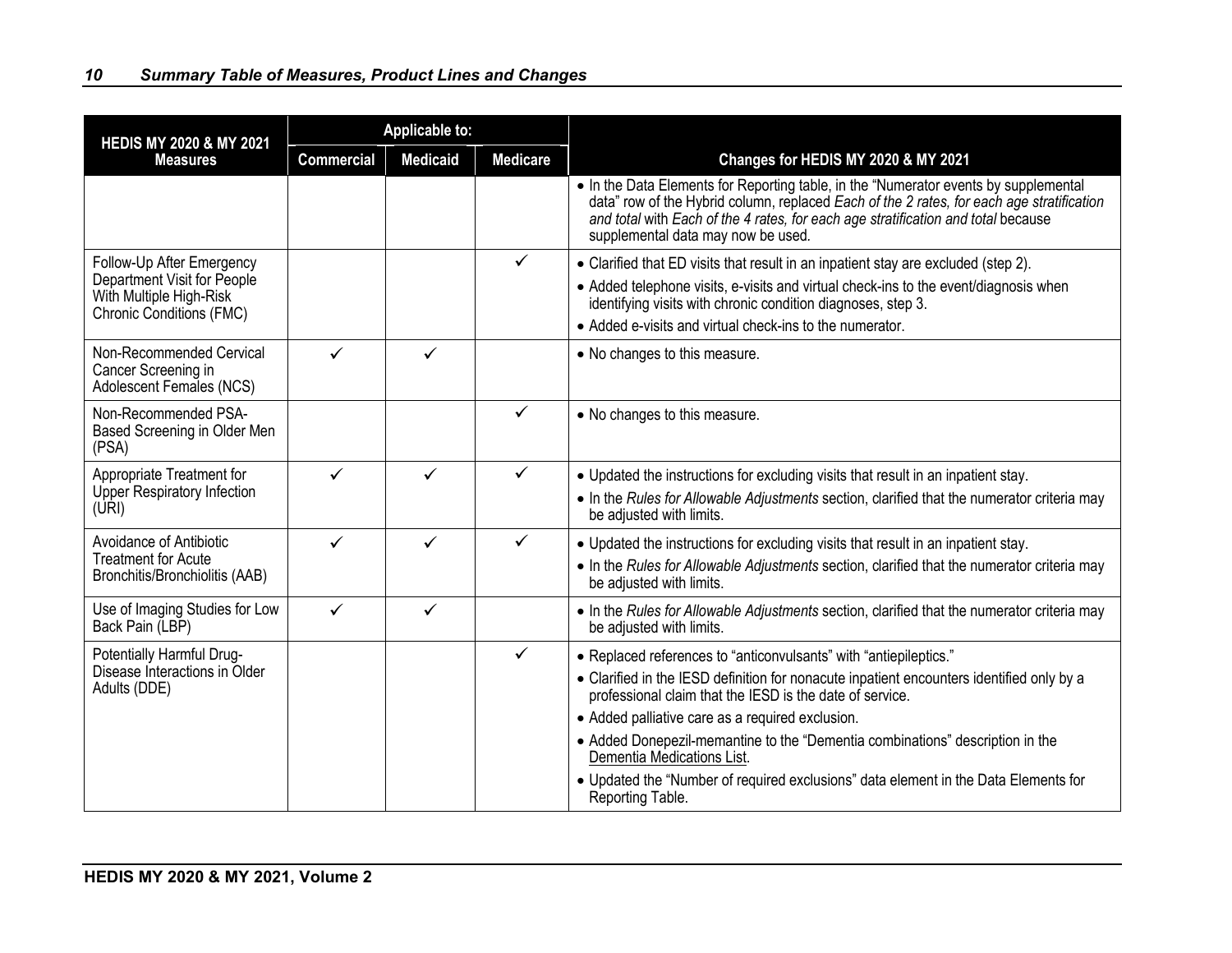| <b>HEDIS MY 2020 &amp; MY 2021</b>              | <b>Applicable to:</b> |                 |                 |                                                                                                                                                                  |  |
|-------------------------------------------------|-----------------------|-----------------|-----------------|------------------------------------------------------------------------------------------------------------------------------------------------------------------|--|
| <b>Measures</b>                                 | <b>Commercial</b>     | <b>Medicaid</b> | <b>Medicare</b> | Changes for HEDIS MY 2020 & MY 2021                                                                                                                              |  |
|                                                 |                       |                 |                 | • In the Rules for Allowable Adjustments section, clarified that the required exclusions and<br>numerator criteria may be adjusted with limits.                  |  |
| Use of High-Risk Medications                    |                       |                 | ✓               | • Added a definition for "IPSD."                                                                                                                                 |  |
| in Older Adults (DAE)                           |                       |                 |                 | • Revised the continuous enrollment to the measurement year and the year prior to the<br>measurement year.                                                       |  |
|                                                 |                       |                 |                 | • Updated the age of Medicare members in the eligible population to reflect the extended<br>continuous enrollment period.                                        |  |
|                                                 |                       |                 |                 | · Added palliative care as a required exclusion.                                                                                                                 |  |
|                                                 |                       |                 |                 | • Added Rate 2: High-Risk Medications to Avoid Except for Appropriate Diagnosis.                                                                                 |  |
|                                                 |                       |                 |                 | • Revised Rate 1 to specify that two dispensing events for the same high-risk medication<br>drug class meets numerator criteria.                                 |  |
|                                                 |                       |                 |                 | • Removed the days supply requirement for nonbenzodiazepine hypnotic medications.                                                                                |  |
|                                                 |                       |                 |                 | • Added a Total rate.                                                                                                                                            |  |
|                                                 |                       |                 |                 | • Updated the Note section.                                                                                                                                      |  |
|                                                 |                       |                 |                 | • Added the "Number of required exclusions" data element to the Data Elements for<br>Reporting table.                                                            |  |
|                                                 |                       |                 |                 | • In the Rules for Allowable Adjustments section, clarified that the required exclusions and<br>numerator criteria may be adjusted with limits.                  |  |
| Use of Opioids at High Dosage                   | $\checkmark$          | $\checkmark$    | ✓               | • Clarified the instructions for calculating covered days for the numerator.                                                                                     |  |
| (HDO)                                           |                       |                 |                 | • Clarified the instructions for treatment period.                                                                                                               |  |
|                                                 |                       |                 |                 | • Added palliative care as a required exclusion.                                                                                                                 |  |
|                                                 |                       |                 |                 | • Added medication lists for acetaminophen benzhydrocodone, aspirin codeine and<br>codeine phosphate.                                                            |  |
|                                                 |                       |                 |                 | • In the Rules for Allowable Adjustments section, clarified that the event/diagnosis,<br>required exclusions and numerator criteria may be adjusted with limits. |  |
| Use of Opioids From Multiple<br>Providers (UOP) | $\checkmark$          | $\checkmark$    | $\checkmark$    | • Added the Aspirin Codeine Medications List, the Codeine Phosphate Medications List<br>and the Acetaminophen Benzhydrocodone Medications List.                  |  |
|                                                 |                       |                 |                 | • Clarified the instructions for calculating covered days.                                                                                                       |  |
|                                                 |                       |                 |                 | • In the Rules for Allowable Adjustments section, clarified that the event/diagnosis and<br>numerator criteria may be adjusted with limits.                      |  |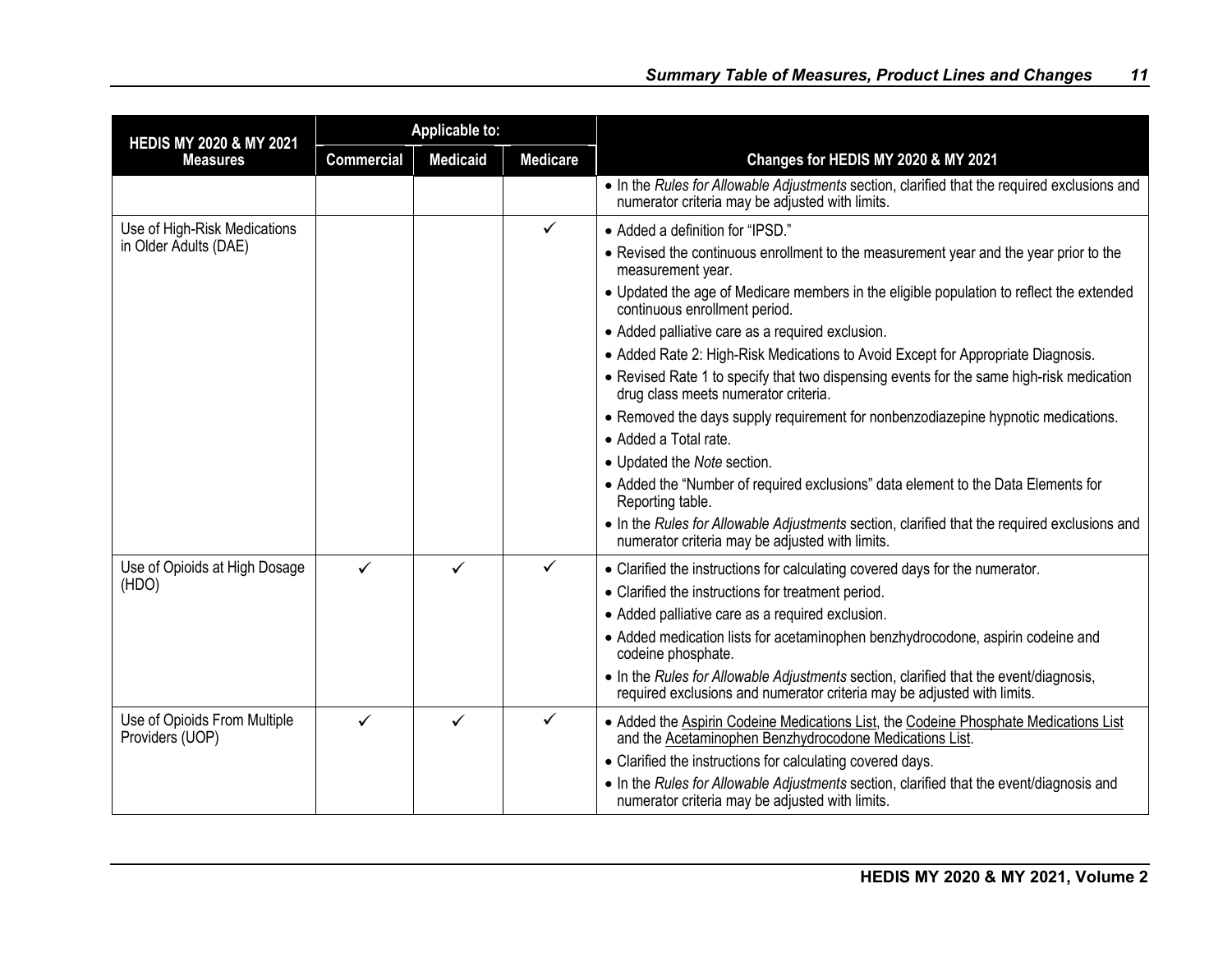| <b>HEDIS MY 2020 &amp; MY 2021</b>                                           |                   | <b>Applicable to:</b> |                 |                                                                                                                                                                                                                                                                                                                                                                                                                                       |
|------------------------------------------------------------------------------|-------------------|-----------------------|-----------------|---------------------------------------------------------------------------------------------------------------------------------------------------------------------------------------------------------------------------------------------------------------------------------------------------------------------------------------------------------------------------------------------------------------------------------------|
| <b>Measures</b>                                                              | <b>Commercial</b> | <b>Medicaid</b>       | <b>Medicare</b> | Changes for HEDIS MY 2020 & MY 2021                                                                                                                                                                                                                                                                                                                                                                                                   |
| Risk of Continued Opioid Use<br>(COU)                                        | ✓                 |                       | $\checkmark$    | • Added the Aspirin Codeine Medications List, the Codeine Phosphate Medications List<br>and the Acetaminophen Benzhydrocodone Medications List.<br>• Clarified the instructions for calculating covered days.<br>• Added palliative care as a required exclusion.<br>• In the Rules for Allowable Adjustments section, clarified that the event/diagnosis,<br>required exclusions and numerator criteria may be adjusted with limits. |
| <b>Medicare Health Outcomes</b><br>Survey (HOS)                              |                   |                       | $\checkmark$    | • This measure is collected using survey methodology. Detailed specifications and<br>summary of changes are contained in HEDIS Volume 6: Specifications for the Medicare<br>Health Outcomes Survey.                                                                                                                                                                                                                                   |
| Fall Risk Management (FRM)                                                   |                   |                       | ✓               | • This measure is collected using survey methodology. Detailed specifications and<br>summary of changes are contained in HEDIS Volume 6: Specifications for the Medicare<br>Health Outcomes Survey.                                                                                                                                                                                                                                   |
| Management of Urinary<br>Incontinence in Older Adults<br>(MUI)               |                   |                       | $\checkmark$    | • This measure is collected using survey methodology. Detailed specifications and<br>summary of changes are contained in HEDIS Volume 6: Specifications for the Medicare<br>Health Outcomes Survey.                                                                                                                                                                                                                                   |
| Physical Activity in Older<br>Adults (PAO)                                   |                   |                       | $\checkmark$    | • This measure is collected using survey methodology. Detailed specifications and<br>summary of changes are contained in HEDIS Volume 6: Specifications for the Medicare<br>Health Outcomes Survey.                                                                                                                                                                                                                                   |
| <b>Flu Vaccinations for Adults</b><br>Ages 18-64 (FVA)                       | ✓                 | ✓                     |                 | • No changes to this measure.                                                                                                                                                                                                                                                                                                                                                                                                         |
| <b>Flu Vaccinations for Adults</b><br>Ages 65 and Older (FVO)                |                   |                       | ✓               | • No changes to this measure.                                                                                                                                                                                                                                                                                                                                                                                                         |
| <b>Medical Assistance With</b><br>Smoking and Tobacco Use<br>Cessation (MSC) | ✓                 | ✓                     | $\checkmark$    | • No changes to this measure.                                                                                                                                                                                                                                                                                                                                                                                                         |
| Pneumococcal Vaccination<br>Status for Older Adults (PNU)                    |                   |                       | $\checkmark$    | • No changes to this measure.                                                                                                                                                                                                                                                                                                                                                                                                         |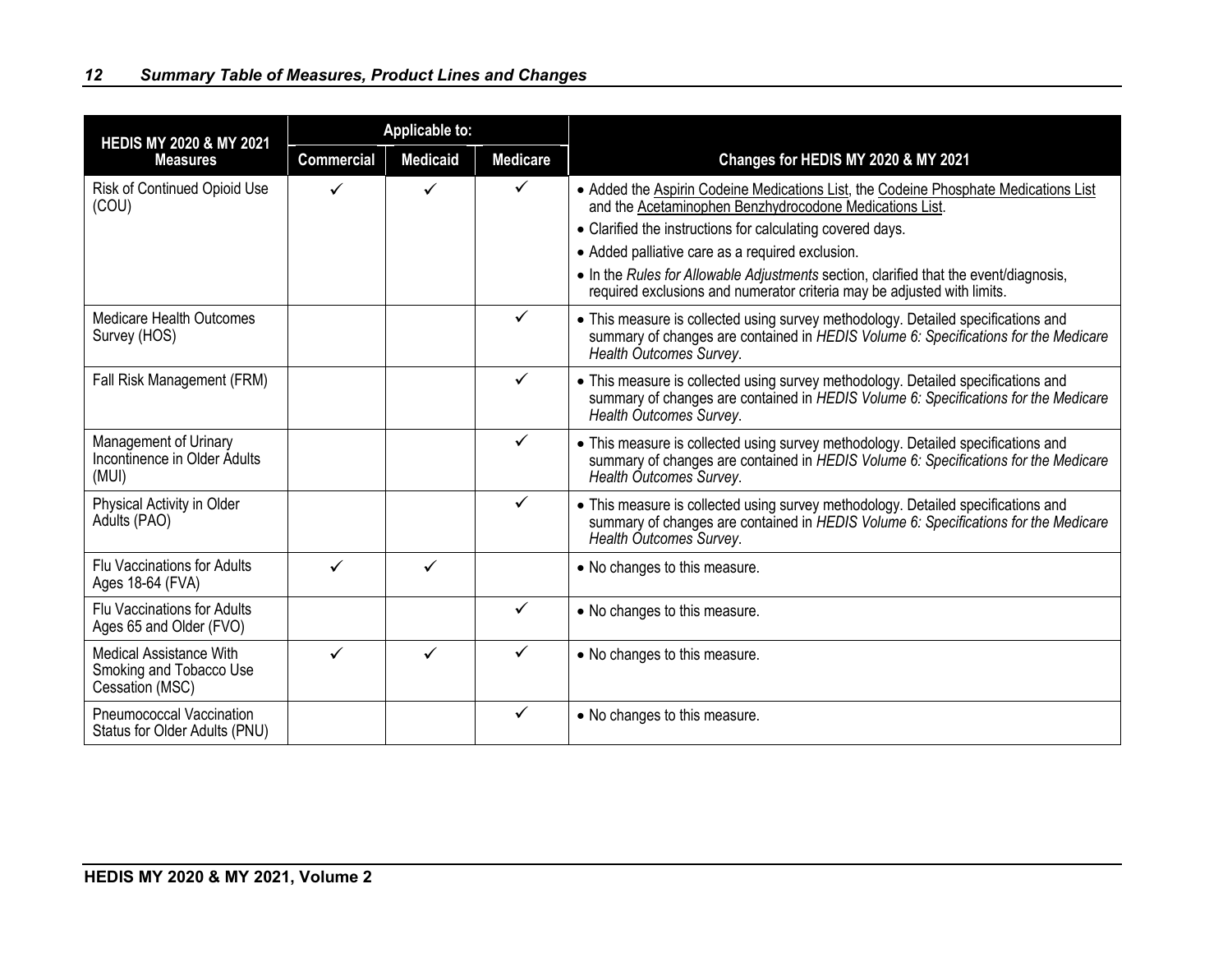| <b>HEDIS MY 2020 &amp; MY 2021</b>                                                                | <b>Applicable to:</b> |                 |                 |                                                                                                                                                                                                                                                                                                                                                                                                                                                                                                                                                                                                                                                                                                                                                                                                                                                                                                                                                                                |
|---------------------------------------------------------------------------------------------------|-----------------------|-----------------|-----------------|--------------------------------------------------------------------------------------------------------------------------------------------------------------------------------------------------------------------------------------------------------------------------------------------------------------------------------------------------------------------------------------------------------------------------------------------------------------------------------------------------------------------------------------------------------------------------------------------------------------------------------------------------------------------------------------------------------------------------------------------------------------------------------------------------------------------------------------------------------------------------------------------------------------------------------------------------------------------------------|
| <b>Measures</b>                                                                                   | <b>Commercial</b>     | <b>Medicaid</b> | <b>Medicare</b> | Changes for HEDIS MY 2020 & MY 2021                                                                                                                                                                                                                                                                                                                                                                                                                                                                                                                                                                                                                                                                                                                                                                                                                                                                                                                                            |
|                                                                                                   |                       |                 |                 | <b>ACCESS/AVAILABILITY OF CARE</b>                                                                                                                                                                                                                                                                                                                                                                                                                                                                                                                                                                                                                                                                                                                                                                                                                                                                                                                                             |
| <b>Guidelines for Access/</b><br><b>Availability of Care</b>                                      |                       |                 |                 | • No changes to these guidelines.                                                                                                                                                                                                                                                                                                                                                                                                                                                                                                                                                                                                                                                                                                                                                                                                                                                                                                                                              |
| Adults' Access to Preventive/<br><b>Ambulatory Health Services</b><br>(AAP)                       | $\checkmark$          | ✓               | ✓               | • No changes to this measure.                                                                                                                                                                                                                                                                                                                                                                                                                                                                                                                                                                                                                                                                                                                                                                                                                                                                                                                                                  |
| Annual Dental Visit (ADV)                                                                         |                       | ✓               |                 | • No changes to this measure.                                                                                                                                                                                                                                                                                                                                                                                                                                                                                                                                                                                                                                                                                                                                                                                                                                                                                                                                                  |
| Initiation and Engagement of<br>Alcohol and Other Drug Abuse<br>or Dependence Treatment<br>(IET)  | $\checkmark$          | ✓               | $\checkmark$    | • Clarified the Episode Date when detoxification occurs during an acute inpatient stay.<br>• Updated the step 3 instructions for ED and observation visits that result in an inpatient<br>stay, to make them consistent with instructions in the Definitions section.<br>• Added value sets for opioid treatment services that are billed weekly or monthly to the<br>denominator and numerators.<br>• Updated the continuous enrollment period.                                                                                                                                                                                                                                                                                                                                                                                                                                                                                                                               |
| Prenatal and Postpartum Care<br>(PPC)                                                             | $\checkmark$          | ✓               |                 | • Revised the definition of last enrollment segment.<br>• Clarified that visits that occur prior to the enrollment start date (during the pregnancy)<br>meet criteria.<br>• Added telephone visits (Telephone Visits Value Set) e-visits and virtual check-ins<br>(Online Assessments Value Set) to the Timeliness of Prenatal Care rate (administrative<br>specification) and clarified in the Notes that services provided via telephone, e-visit or<br>virtual check-in are eligible for use in reporting both rates.<br>• Updated the Hybrid Specification to indicate that sample size reduction is allowed using<br>only the current year's administrative rate for MY 2020; for MY 2021, organizations may<br>reduce the sample size using the current year's administrative rate or the prior year's<br>audited, product line-specific rate.<br>• Added examples of "pregnancy diagnosis" in the Hybrid Specification of the Timeliness<br>of Prenatal Care indicator. |
| Use of First-Line Psychosocial<br>Care for Children and<br>Adolescents on Antipsychotics<br>(APP) | ✓                     | ✓               |                 | • Added telephone visits and e-visits or virtual check-ins to the event/diagnosis (step 4<br>required exclusions).<br>• Clarified in the Rules for Allowable Adjustments that the required exclusions may not be<br>adjusted.                                                                                                                                                                                                                                                                                                                                                                                                                                                                                                                                                                                                                                                                                                                                                  |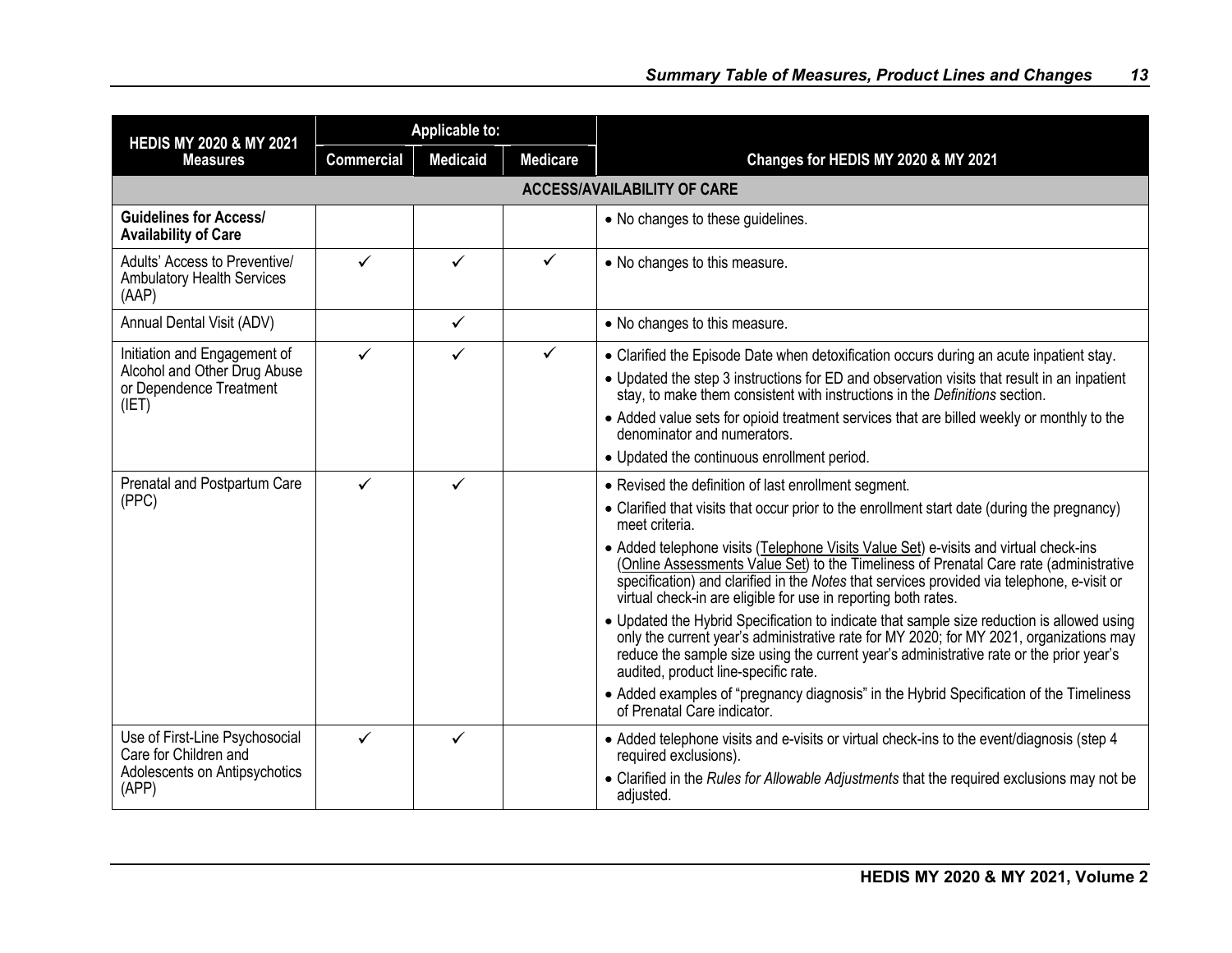| <b>HEDIS MY 2020 &amp; MY 2021</b>                           | <b>Applicable to:</b> |                 |                 |                                                                                                                                                                                                                                                                                                                                                                                                                                                                                                                                                                                                          |
|--------------------------------------------------------------|-----------------------|-----------------|-----------------|----------------------------------------------------------------------------------------------------------------------------------------------------------------------------------------------------------------------------------------------------------------------------------------------------------------------------------------------------------------------------------------------------------------------------------------------------------------------------------------------------------------------------------------------------------------------------------------------------------|
| <b>Measures</b>                                              | <b>Commercial</b>     | <b>Medicaid</b> | <b>Medicare</b> | Changes for HEDIS MY 2020 & MY 2021                                                                                                                                                                                                                                                                                                                                                                                                                                                                                                                                                                      |
|                                                              |                       |                 |                 | <b>EXPERIENCE OF CARE</b>                                                                                                                                                                                                                                                                                                                                                                                                                                                                                                                                                                                |
| <b>CAHPS Health Plan Survey</b><br>5.0H, Adult Version (CPA) | ✓                     | ✓               |                 | • This measure is collected using survey methodology. Detailed specifications and<br>summary of changes are contained in HEDIS Volume 3: Specifications for Survey<br>Measures.                                                                                                                                                                                                                                                                                                                                                                                                                          |
| <b>CAHPS Health Plan Survey</b><br>5.0H, Child Version (CPC) |                       | $\checkmark$    |                 | • This measure is collected using survey methodology. Detailed specifications and<br>summary of changes are contained in HEDIS Volume 3: Specifications for Survey<br>Measures.                                                                                                                                                                                                                                                                                                                                                                                                                          |
| <b>Children With Chronic</b><br>Conditions (CCC)             |                       | ✓               |                 | • This measure is collected using survey methodology. Detailed specifications and<br>summary of changes are contained in HEDIS Volume 3: Specifications for Survey<br>Measures.                                                                                                                                                                                                                                                                                                                                                                                                                          |
|                                                              |                       |                 |                 | UTILIZATION AND RISK ADJUSTED UTILIZATION                                                                                                                                                                                                                                                                                                                                                                                                                                                                                                                                                                |
| <b>Guidelines for Utilization</b>                            | ✓                     | ✓               | ✓               | • Deleted Guideline 15: Data Element Tables; refer to General Guideline 53: Reporting<br>Tables.                                                                                                                                                                                                                                                                                                                                                                                                                                                                                                         |
| Well-Child Visits in the First 30<br>Months of Life (W30)    | ✓                     | ✓               |                 | • Revised the measure name to Well-Child Visits in the First 30 Months of Life.<br>$\bullet$ Retired the 0, 1, 2, 3, 4 and 5 well-child visit rates.<br>• Added Rate 2 for children who turned 30 months old during the measurement year and<br>had two or more well-child visits in the last 15 months.<br>• Removed the Hybrid Data Collection Method.<br>• Removed the telehealth exclusion.<br>• Revised the Data Elements for Reporting table.<br>• Revised the Ages criteria in the Rules for Allowable Adjustments section to only allow<br>ranges within the specified age range of the measure. |
| Child and Adolescent Well-<br>Care Visits (WCV)              | $\checkmark$          | ✓               |                 | • This measure is a combination measure that replaces the former "Well-Child Visits in<br>the Third, Fourth, Fifth and Sixth Years of Life" and "Adolescent Well-Care Visits"<br><b>HEDIS</b> measures.<br>• Added members age 7-11 years.<br>• Added age stratifications.<br>• Removed the Hybrid Data Collection Method.<br>• Removed the telehealth exclusion.<br>• Revised the Data Elements for Reporting table.                                                                                                                                                                                    |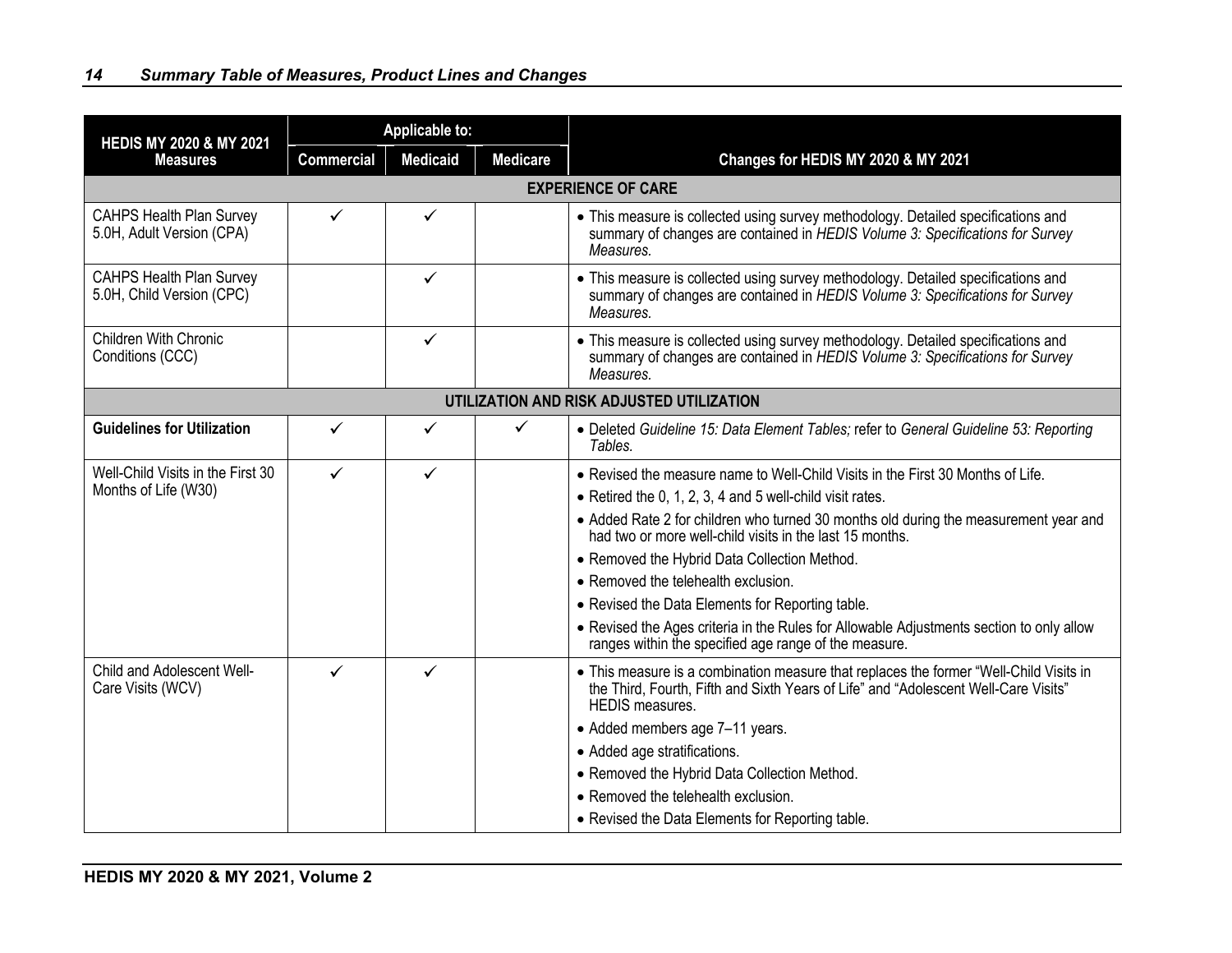| <b>HEDIS MY 2020 &amp; MY 2021</b>                         | <b>Applicable to:</b> |                 |                 |                                                                                                                                                                                                                                                                                                                                                                                                                                                                                                                                                                                                                                                                                                                                                                                                                                                                                                                                           |
|------------------------------------------------------------|-----------------------|-----------------|-----------------|-------------------------------------------------------------------------------------------------------------------------------------------------------------------------------------------------------------------------------------------------------------------------------------------------------------------------------------------------------------------------------------------------------------------------------------------------------------------------------------------------------------------------------------------------------------------------------------------------------------------------------------------------------------------------------------------------------------------------------------------------------------------------------------------------------------------------------------------------------------------------------------------------------------------------------------------|
| <b>Measures</b>                                            | <b>Commercial</b>     | <b>Medicaid</b> | <b>Medicare</b> | Changes for HEDIS MY 2020 & MY 2021                                                                                                                                                                                                                                                                                                                                                                                                                                                                                                                                                                                                                                                                                                                                                                                                                                                                                                       |
|                                                            |                       |                 |                 | • Revised the Ages criteria in the Rules for Allowable Adjustments section to only allow<br>ranges within the specified age range.                                                                                                                                                                                                                                                                                                                                                                                                                                                                                                                                                                                                                                                                                                                                                                                                        |
| <b>Frequency of Selected</b><br>Procedures (FSP)           | $\checkmark$          | $\checkmark$    | $\checkmark$    | • Updated the "Count as one procedure" definition in the Calculations section.                                                                                                                                                                                                                                                                                                                                                                                                                                                                                                                                                                                                                                                                                                                                                                                                                                                            |
| Ambulatory Care (AMB)                                      |                       | $\checkmark$    |                 | • No changes to this measure.                                                                                                                                                                                                                                                                                                                                                                                                                                                                                                                                                                                                                                                                                                                                                                                                                                                                                                             |
| Inpatient Utilization-General<br>Hospital/Acute Care (IPU) |                       | $\checkmark$    |                 | • No changes to this measure.                                                                                                                                                                                                                                                                                                                                                                                                                                                                                                                                                                                                                                                                                                                                                                                                                                                                                                             |
| Identification of Alcohol and<br>Other Drug Services (IAD) | $\checkmark$          | $\checkmark$    | $\checkmark$    | • Added value sets to identify outpatient or medication treatment.                                                                                                                                                                                                                                                                                                                                                                                                                                                                                                                                                                                                                                                                                                                                                                                                                                                                        |
| Mental Health Utilization (MPT)                            | $\checkmark$          | $\checkmark$    | $\checkmark$    | • Deleted the Mental Health Practitioner Value Set.<br>• Replaced references to "mental health practitioner" with "mental health provider."<br>• Added telephone visits (Telephone Visits Value Set), e-visits and virtual check-ins<br>(Online Assessments Value Set) to the Telehealth section.<br>• Deleted redundant value sets from the Telehealth section.<br>• Revised the instructions in the Notes for identifying mental health providers.                                                                                                                                                                                                                                                                                                                                                                                                                                                                                      |
| Antibiotic Utilization (ABX)                               | $\checkmark$          | $\checkmark$    | $\checkmark$    | • No changes to this measure.                                                                                                                                                                                                                                                                                                                                                                                                                                                                                                                                                                                                                                                                                                                                                                                                                                                                                                             |
| <b>Guidelines for Risk Adjusted</b><br><b>Utilization</b>  | ✓                     | $\checkmark$    | $\checkmark$    | • Removed the MMDR file method to determine LIS/DE in Guideline 7: SES stratification.<br>• Updated the note for the "Unknown" category in Guideline 7: SES stratification.<br>• Deleted Guideline 8: Data Element Tables; refer to General Guideline 53: Reporting<br>Tables.<br>• Renamed the Utilization Risk Adjustment Determination section to Risk Adjustment<br>Comorbidity Category Determination.<br>• Added telephone visits to Risk Adjustment Comorbidity Category Determination.<br>• Replaced references to "encounters" with "denominator units" in the Risk Adjustment<br>Comorbidity Category Determination section.<br>• Replaced references to "Table CC-Comorbid" with "Table CC-Mapping" in the Risk<br>Adjustment Comorbidity Category Determination section.<br>• Replaced references to "HCC column" with "Comorbid HCC columns" in step 5 in the<br>Risk Adjustment Comorbidity Category Determination section. |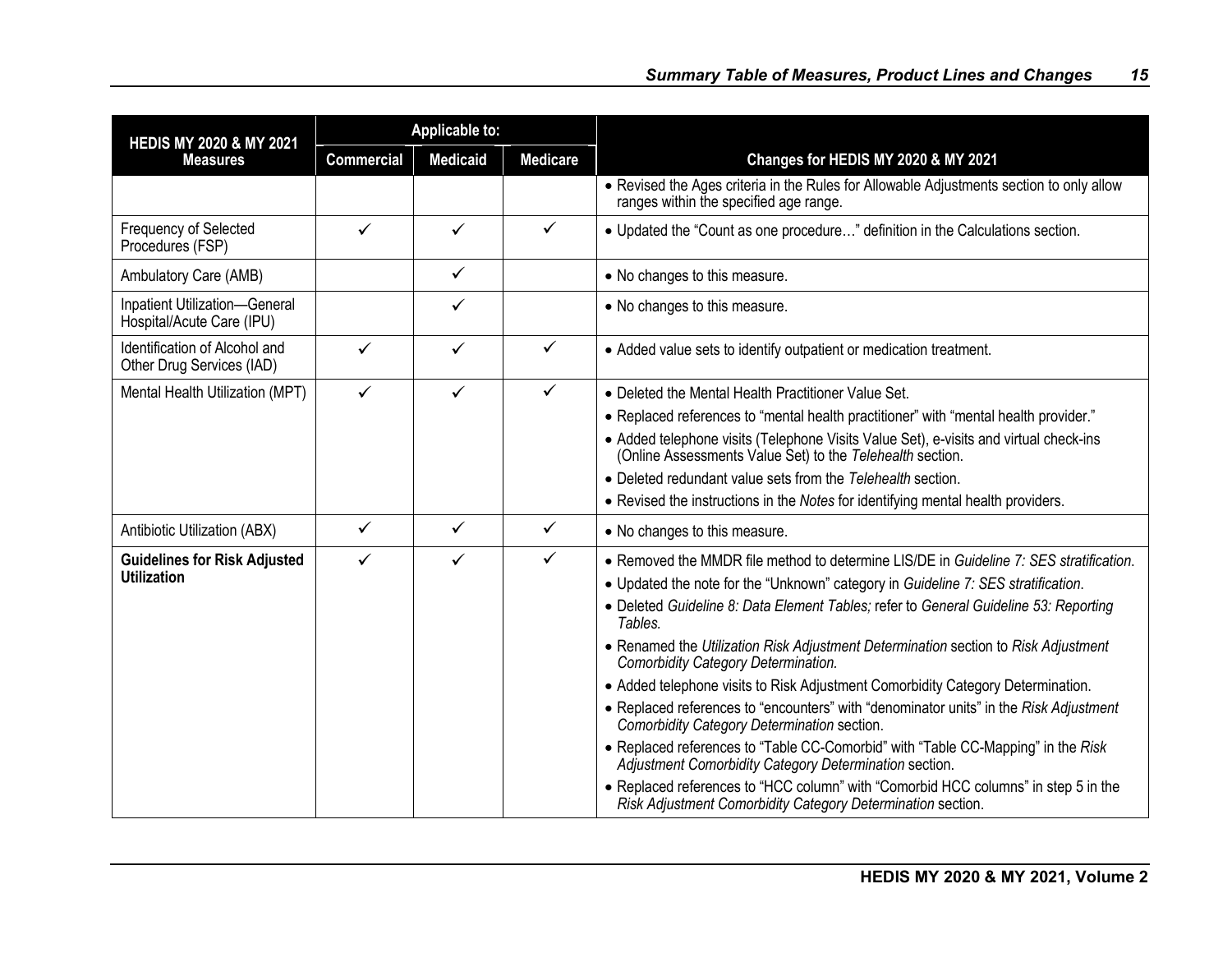| <b>HEDIS MY 2020 &amp; MY 2021</b>                                                     | <b>Applicable to:</b> |                 |                 |                                                                                                                                                              |
|----------------------------------------------------------------------------------------|-----------------------|-----------------|-----------------|--------------------------------------------------------------------------------------------------------------------------------------------------------------|
| <b>Measures</b>                                                                        | <b>Commercial</b>     | <b>Medicaid</b> | <b>Medicare</b> | Changes for HEDIS MY 2020 & MY 2021                                                                                                                          |
|                                                                                        |                       |                 |                 | • Updated the Example: Table HCC-Comb in step 5 in the Risk Adjustment Comorbidity<br>Category Determination section.                                        |
| Plan All-Cause Readmissions                                                            | ✓                     | ✓               | ✓               | • Revised the measure description.                                                                                                                           |
| (PCR)                                                                                  |                       |                 |                 | • Added a Note to the definition of "plan population" to clarify that it should be used as a<br>denominator for the outlier rate.                            |
|                                                                                        |                       |                 |                 | • Removed "Risk Adjustment Tables" from the Definitions.                                                                                                     |
|                                                                                        |                       |                 |                 | • Replaced references to "Table HCC-Surg" with references to the "Surgery Procedure<br>Value Set" in the Risk Adjustment Determination section.              |
|                                                                                        |                       |                 |                 | • Replaced references to "Table PCR-DischCC" with "Table CC_Mapping" in the Risk<br>Adjustment Determination section.                                        |
|                                                                                        |                       |                 |                 | • Updated the Note in the Risk Adjustment Weighting section for IHS that are discharged<br>or transferred to skilled nursing care.                           |
|                                                                                        |                       |                 |                 | • Removed references to specific risk weight tables in the Risk Adjustment Weighting<br>section.                                                             |
|                                                                                        |                       |                 |                 | • Clarified rounding rules in step 8 of the Risk Adjustment Weighting section.                                                                               |
|                                                                                        |                       |                 |                 | • Revised the data element tables to separate the Medicaid and commercial product lines<br>from the Medicare product line.                                   |
| <b>Hospitalization Following</b><br>Discharge from a Skilled<br>Nursing Facility (HFS) |                       |                 | $\checkmark$    | • Revised measure description.                                                                                                                               |
|                                                                                        |                       |                 |                 | • Revised the age requirements to 65 years and older.                                                                                                        |
|                                                                                        |                       |                 |                 | • Replaced references to "Table HFS-DischCC" with "Table CC_Mapping" in the Risk<br>Adjustment Determination section.                                        |
|                                                                                        |                       |                 |                 | • Clarified in the Risk Adjustment Determination section that diagnoses that cannot be<br>mapped to Table CC_Mapping are excluded.                           |
|                                                                                        |                       |                 |                 | • Removed references to specific risk weight tables in the Risk Adjustment Weighting<br>section.                                                             |
|                                                                                        |                       |                 |                 | • Clarified rounding rules in step 7 of the Risk Adjustment Weighting section.                                                                               |
|                                                                                        |                       |                 |                 | • Updated step 3 of the numerator to specify that diagnoses must be found on the<br>discharge claim.                                                         |
| Acute Hospital Utilization<br>(AHU)                                                    | ✓                     |                 | $\checkmark$    | • Removed references to specific risk weight tables in the Risk Adjustment Weighting<br>section.                                                             |
|                                                                                        |                       |                 |                 | • Clarified that for categories with a single member the covariance should be set to zero<br>in step 4 of the Expected Count of Hospitalization calculation. |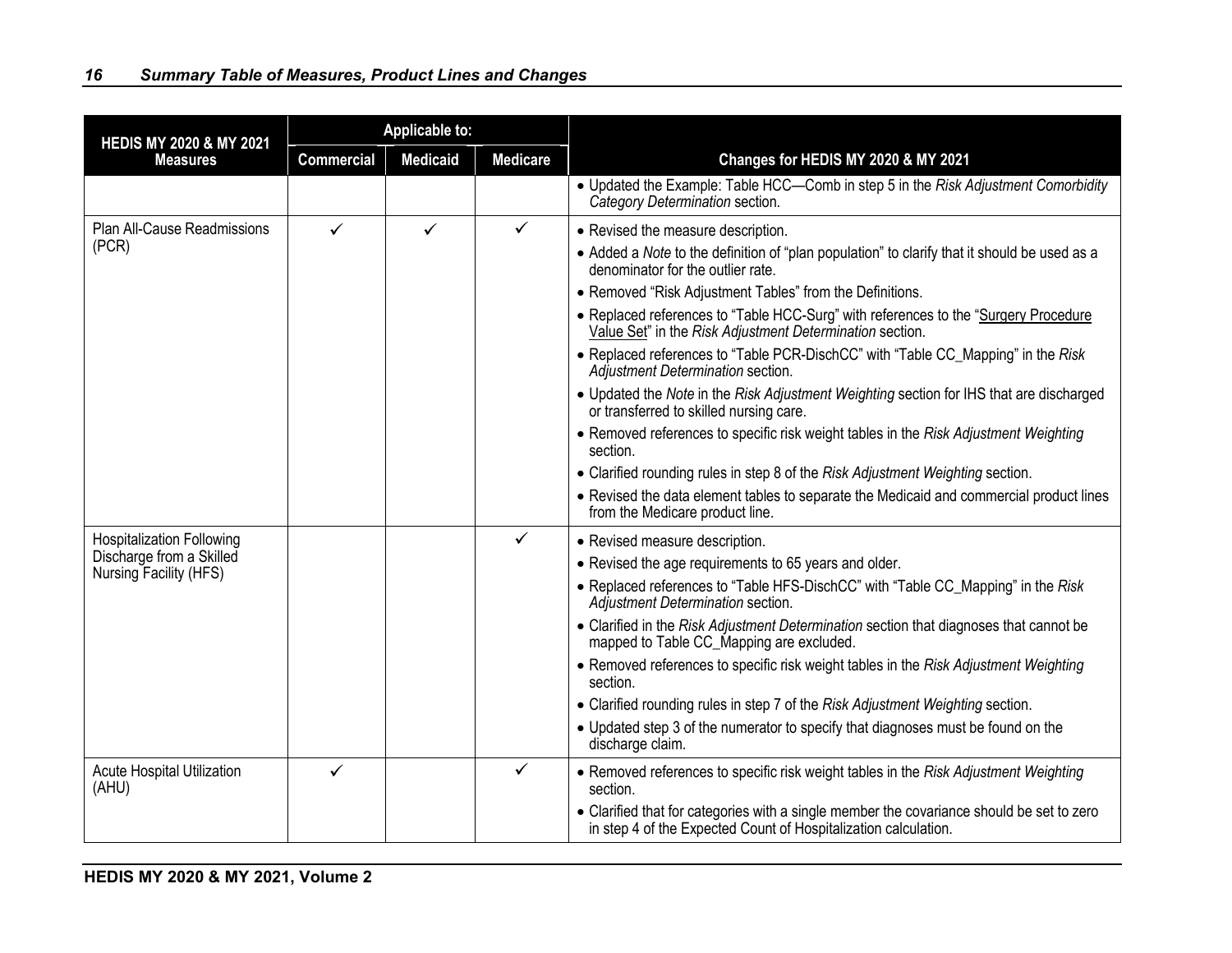| <b>HEDIS MY 2020 &amp; MY 2021</b>         | <b>Applicable to:</b> |                 |                 |                                                                                                                                                              |
|--------------------------------------------|-----------------------|-----------------|-----------------|--------------------------------------------------------------------------------------------------------------------------------------------------------------|
| <b>Measures</b>                            | <b>Commercial</b>     | <b>Medicaid</b> | <b>Medicare</b> | Changes for HEDIS MY 2020 & MY 2021                                                                                                                          |
| <b>Emergency Department</b>                | $\checkmark$          |                 | $\checkmark$    | • Added definitions for "outlier" and "non-outlier."                                                                                                         |
| Utilization (EDU)                          |                       |                 |                 | • Revised step 1 in the calculation of observed events to exclude ED visits that result in<br>an observation stay.                                           |
|                                            |                       |                 |                 | • Added step 3 in the calculation of observed events to remove discharges for outlier<br>members.                                                            |
|                                            |                       |                 |                 | • Removed references to specific risk weight tables in the Risk Adjustment Weighting<br>section.                                                             |
|                                            |                       |                 |                 | • Specified separate PPV and PUCV risk adjustment weight tables for the Medicare<br>population age 18-64 and the Medicare population age 65 and older.       |
|                                            |                       |                 |                 | • Removed step 3 to identify the base risk weight from the calculation of PPV and PUCV;<br>renumbered subsequent steps.                                      |
|                                            |                       |                 |                 | • Clarified that for categories with a single member the covariance should be set to zero<br>in step 4 of the Expected Count of Visits calculation.          |
|                                            |                       |                 |                 | • Added instructions to report outliers separate from non-outliers.                                                                                          |
|                                            |                       |                 |                 | • Revised the data elements tables and added reporting columns for outliers.                                                                                 |
| <b>Hospitalization for Potentially</b>     |                       |                 | $\checkmark$    | • Removed the toe amputation exclusion from step 3 of Chronic ACSC Observed Events.                                                                          |
| <b>Preventable Complications</b><br>(HPC)  |                       |                 |                 | • Removed the "acute bronchitis with COPD diagnosis" bullet from step 3 of Chronic<br><b>ACSC Observed Events.</b>                                           |
|                                            |                       |                 |                 | • Removed references to specific risk weight tables in the Risk Adjustment Weighting and<br>Calculation of the Expected Events section.                      |
|                                            |                       |                 |                 | • Clarified that for categories with a single member the covariance should be set to zero<br>in step 4 of the Expected Count of Hospitalization calculation. |
|                                            |                       |                 |                 | <b>HEALTH PLAN DESCRIPTIVE INFORMATION</b>                                                                                                                   |
| <b>Enrollment by Product Line</b><br>(ENP) | ✓                     | ✓               | ✓               | • Revised the Data Elements for Reporting table.                                                                                                             |
| Enrollment by State (EBS)                  | $\checkmark$          | $\checkmark$    | $\checkmark$    | • No changes to this measure.                                                                                                                                |
| Language Diversity of<br>Membership (LDM)  | ✓                     | ✓               | $\checkmark$    | • Revised the Data Elements for Reporting tables.                                                                                                            |
| Race/Ethnicity Diversity of                | $\checkmark$          | $\checkmark$    | $\checkmark$    | • Revised the note referring to total member counts.                                                                                                         |
| Membership (RDM)                           |                       |                 |                 | • Revised the Data Elements for Reporting tables.                                                                                                            |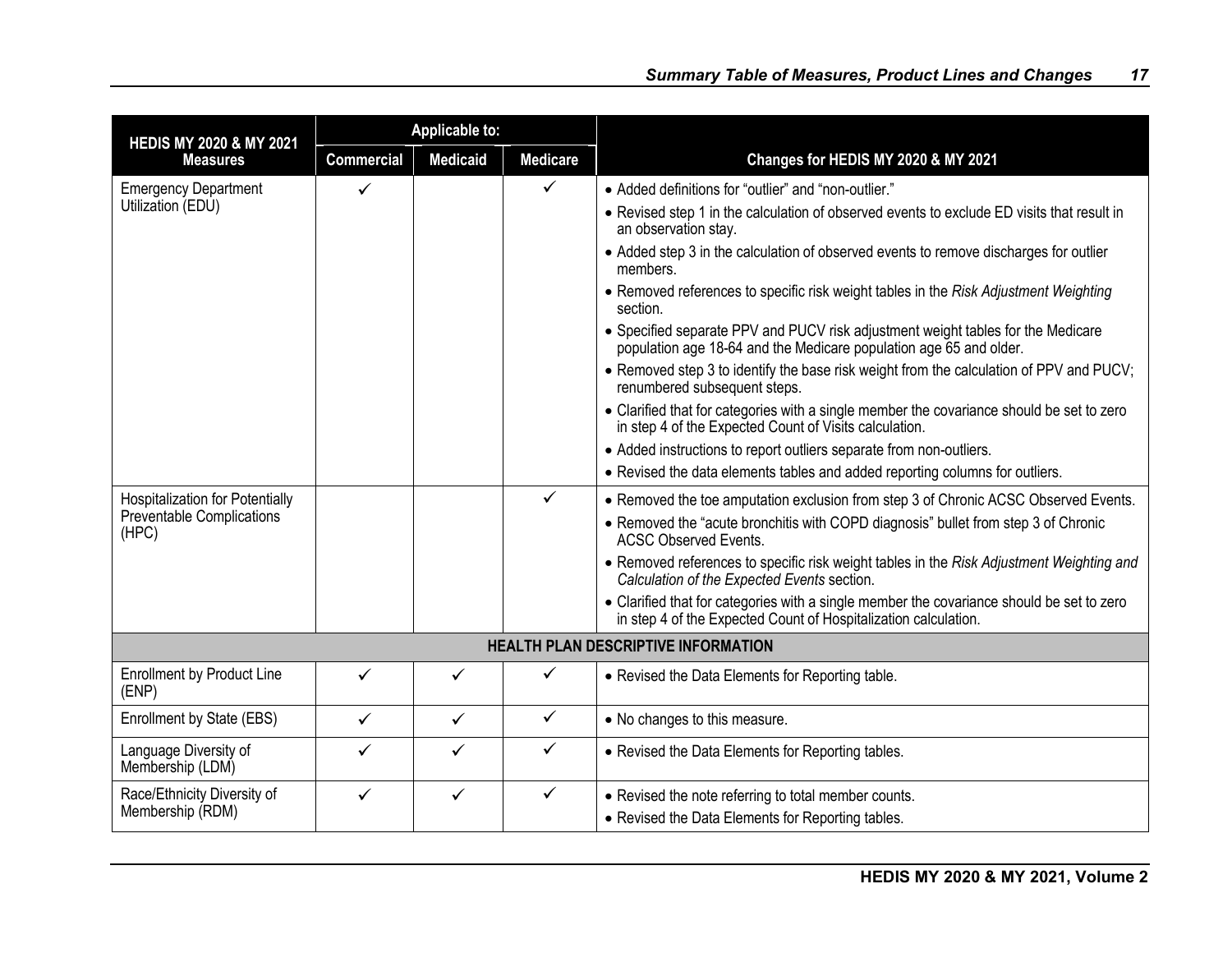| <b>HEDIS MY 2020 &amp; MY 2021</b> | <b>Applicable to:</b> |                 |                 |                                                                                                                                                                                                   |
|------------------------------------|-----------------------|-----------------|-----------------|---------------------------------------------------------------------------------------------------------------------------------------------------------------------------------------------------|
| <b>Measures</b>                    | <b>Commercial</b>     | <b>Medicaid</b> | <b>Medicare</b> | Changes for HEDIS MY 2020 & MY 2021                                                                                                                                                               |
| Total Membership (TLM)             | $\checkmark$          | ✓               | $\checkmark$    | • No changes to this measure.                                                                                                                                                                     |
|                                    |                       |                 |                 | <b>MEASURES REPORTED USING ELECTRONIC CLINICAL DATA SYSTEMS</b>                                                                                                                                   |
| <b>Guidelines for Measures</b>     | $\checkmark$          | $\checkmark$    | $\checkmark$    | • Revised the title of the ECDS guidelines.                                                                                                                                                       |
| <b>Reported Using ECDS</b>         |                       |                 |                 | • Replaced references to "EHR" with "EHR/PHR."                                                                                                                                                    |
|                                    |                       |                 |                 | . Updated Guideline 2: Data Collection Methods to indicate that data collection for the<br>SSoRs must be completed by the supplemental data collection deadline and an SSoR<br>can be refreshed.  |
|                                    |                       |                 |                 | • Updated the Member-reported data and EHR/PHR definitions in Guideline 4: Types of<br>ECDS data.                                                                                                 |
|                                    |                       |                 |                 | • Revised Guideline 5: Member Allocation to HEDIS ECDS Measures.                                                                                                                                  |
|                                    |                       |                 |                 | • Updated Guideline 6: HEDIS ECDS Digital Measure Format to indicate that a Technical<br>Release Notes file will be included in the digital measure packages with the list of<br>measure updates. |
|                                    |                       |                 |                 | • Added Guideline 8: Disclaimer for HEDIS ECDS Measure Specifications.                                                                                                                            |
| <b>Breast Cancer Screening</b>     | $\checkmark$          | ✓               | ✓               | • Added a palliative care exclusion.                                                                                                                                                              |
| $(BCS-E)$                          |                       |                 |                 | • Added telephone visits, e-visits and virtual check-ins to the advanced illness exclusion.                                                                                                       |
|                                    |                       |                 |                 | • Restructured the Data Elements for Reporting tables.                                                                                                                                            |
|                                    |                       |                 |                 | • Replaced references to "continuous enrollment," "allowable gap" and "anchor date" with<br>"allocation" in the Eligible Population section of the Rules for Allowable Adjustments.               |
|                                    |                       |                 |                 | • Clarified the exclusion criteria in the Rules for Allowable Adjustments section.                                                                                                                |
|                                    |                       |                 |                 | • Refer to the Technical Release Notes file in the Digital Measures Package for a<br>comprehensive list of changes.                                                                               |
| <b>Colorectal Cancer Screening</b> | ✓                     |                 | $\checkmark$    | • Added a palliative care exclusion.                                                                                                                                                              |
| $(COL-E)$                          |                       |                 |                 | • Restructured the Data Elements for Reporting tables.                                                                                                                                            |
|                                    |                       |                 |                 | • Replaced references to "continuous enrollment," "allowable gap" and "anchor date" with<br>"allocation" in the Eligible Population section of the Rules for Allowable Adjustments.               |
|                                    |                       |                 |                 | • Clarified the exclusion criteria in the Rules for Allowable Adjustments section.                                                                                                                |
|                                    |                       |                 |                 | • Refer to the Technical Release Notes file in the Digital Measures Package for a<br>comprehensive list of changes.                                                                               |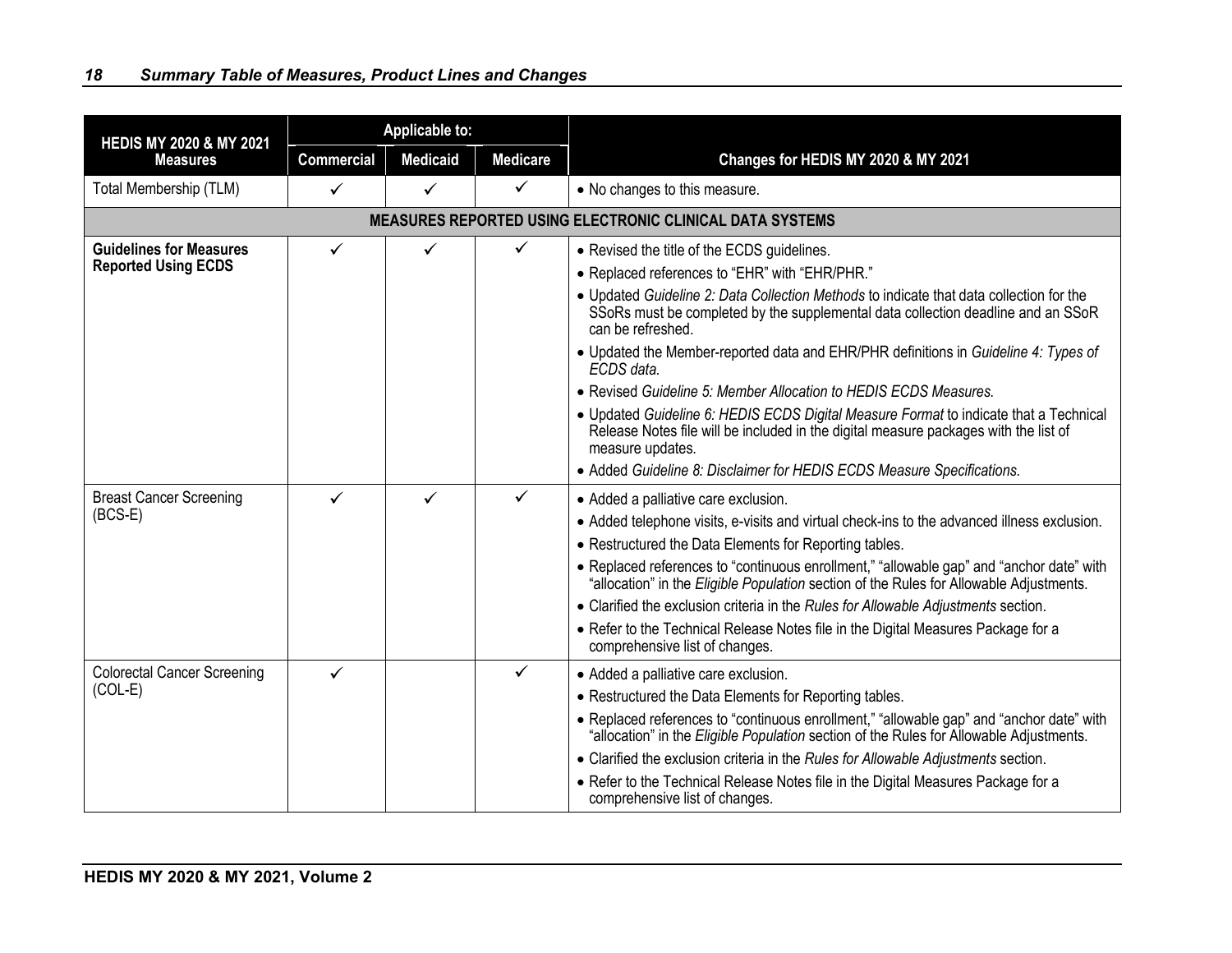| <b>HEDIS MY 2020 &amp; MY 2021</b>                                        | <b>Applicable to:</b> |                 |                 |                                                                                                                                                                                     |
|---------------------------------------------------------------------------|-----------------------|-----------------|-----------------|-------------------------------------------------------------------------------------------------------------------------------------------------------------------------------------|
| <b>Measures</b>                                                           | <b>Commercial</b>     | <b>Medicaid</b> | <b>Medicare</b> | Changes for HEDIS MY 2020 & MY 2021                                                                                                                                                 |
| Follow-Up Care for Children<br>Prescribed ADHD Medication<br>$(ADD-E)$    | ✓                     | ✓               |                 | • Added online assessments to the Rate 2 numerator and modified the telehealth<br>restrictions.                                                                                     |
|                                                                           |                       |                 |                 | • Restructured the Data Elements for Reporting tables.                                                                                                                              |
|                                                                           |                       |                 |                 | • Replaced references to "continuous enrollment," "allowable gap" and "anchor date" with<br>"allocation" in the Eligible Population section of the Rules for Allowable Adjustments. |
|                                                                           |                       |                 |                 | • Clarified the exclusion criteria in the Rules for Allowable Adjustments section.                                                                                                  |
|                                                                           |                       |                 |                 | • Refer to the Technical Release Notes file in the Digital Measures Package for a<br>comprehensive list of changes.                                                                 |
| Depression Screening and<br>Follow-Up for Adolescents and                 | ✓                     |                 | ✓               | • Revised the thresholds for determining a "positive screen" across depression screening<br>tools that identify members to receive follow-up care.                                  |
| Adults (DSF-E)                                                            |                       |                 |                 | • Combined the 18-44 years and 45-64 years age strata.                                                                                                                              |
|                                                                           |                       |                 |                 | • Added online assessments to Numerator 2 (added online assessment codes to the<br>Follow Up Visits Value Set).                                                                     |
|                                                                           |                       |                 |                 | • Restructured the Data Elements for Reporting tables.                                                                                                                              |
|                                                                           |                       |                 |                 | • Replaced references to "continuous enrollment," "allowable gap" and "anchor date" with<br>"allocation" in the Eligible Population section of the Rules for Allowable Adjustments. |
|                                                                           |                       |                 |                 | • Clarified that the hospice exclusion may be adjusted in the Exclusions section of the<br>Rules for Allowable Adjustments.                                                         |
|                                                                           |                       |                 |                 | • Refer to the Technical Release Notes file in the Digital Measures Package for a<br>comprehensive list of changes.                                                                 |
| Utilization of the PHQ-9 to<br><b>Monitor Depression Symptoms</b>         | ✓                     | ✓               | ✓               | • Added telephone visits and online assessment codes to the Interactive Outpatient<br>Encounter Value Set.                                                                          |
| for Adolescents and Adults<br>$(DMS-E)$                                   |                       |                 |                 | • Restructured the Data Elements for Reporting tables.                                                                                                                              |
|                                                                           |                       |                 |                 | • Replaced references to "continuous enrollment," "allowable gap" and "anchor date" with<br>"allocation" in the Eligible Population section of the Rules for Allowable Adjustments. |
|                                                                           |                       |                 |                 | • Clarified that the hospice exclusion may be adjusted in the Exclusions section of the<br>Rules for Allowable Adjustments.                                                         |
|                                                                           |                       |                 |                 | • Refer to the Technical Release Notes file in the Digital Measures Package for a<br>comprehensive list of changes.                                                                 |
| Depression Remission or<br>Response for Adolescents and<br>Adults (DRR-E) | ✓                     | ✓               | ✓               | • Restructured the Data Elements for Reporting tables.                                                                                                                              |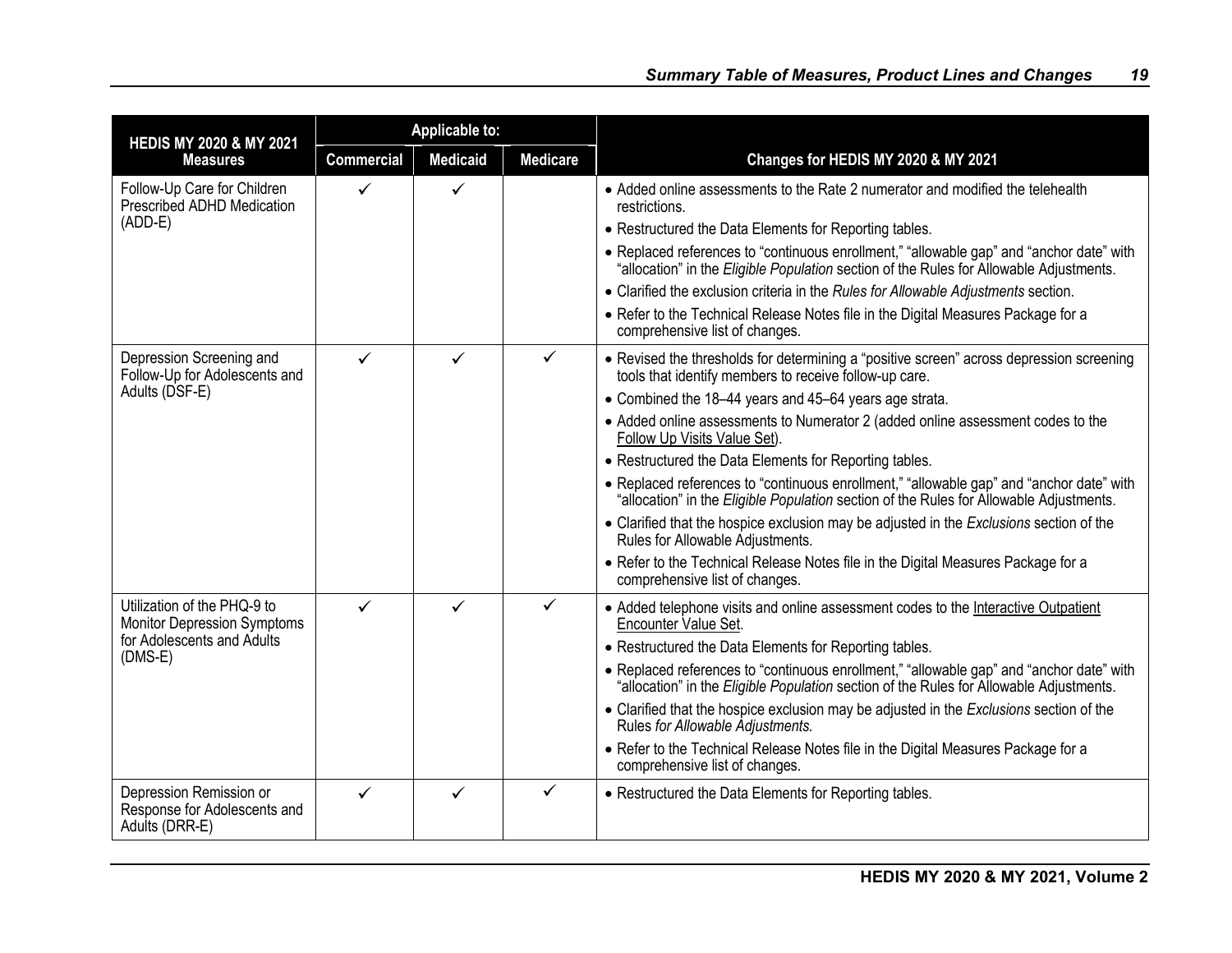| <b>HEDIS MY 2020 &amp; MY 2021</b><br><b>Measures</b>   | <b>Applicable to:</b> |                 |                 |                                                                                                                                                                                     |
|---------------------------------------------------------|-----------------------|-----------------|-----------------|-------------------------------------------------------------------------------------------------------------------------------------------------------------------------------------|
|                                                         | <b>Commercial</b>     | <b>Medicaid</b> | <b>Medicare</b> | Changes for HEDIS MY 2020 & MY 2021                                                                                                                                                 |
|                                                         |                       |                 |                 | • Replaced references to "continuous enrollment," "allowable gap" and "anchor date" with<br>"allocation" in the Eligible Population section of the Rules for Allowable Adjustments. |
|                                                         |                       |                 |                 | • Clarified that the hospice exclusion may be adjusted in the Exclusions section of the<br>Rules for Allowable Adjustments.                                                         |
|                                                         |                       |                 |                 | • Refer to the Technical Release Notes file in the Digital Measures Package for a<br>comprehensive list of changes.                                                                 |
| <b>Unhealthy Alcohol Use</b><br>Screening and Follow-Up | ✓                     | $\checkmark$    | $\checkmark$    | • Revised the timing for the AUD diagnosis exclusion to remove members with a<br>diagnosis during the year prior to the measurement year.                                           |
| $(ASF-E)$                                               |                       |                 |                 | • Restructured the Data Elements for Reporting tables.                                                                                                                              |
|                                                         |                       |                 |                 | • Replaced references to "continuous enrollment," "allowable gap" and "anchor date" with<br>"allocation" in the Eligible Population section of the Rules for Allowable Adjustments. |
|                                                         |                       |                 |                 | • Clarified that the hospice exclusion may be adjusted in the Exclusions section of the<br>Rules for Allowable Adjustments.                                                         |
|                                                         |                       |                 |                 | • Refer to the Technical Release Notes file in the Digital Measures Package for a<br>comprehensive list of changes.                                                                 |
| <b>Adult Immunization Status</b><br>$(AIS-E)$           | ✓                     | ✓               | ✓               | • Revised the numerator requirements for Rate 4: Immunization Status-Pneumococcal.                                                                                                  |
|                                                         |                       |                 |                 | • Removed the composite rate.                                                                                                                                                       |
|                                                         |                       |                 |                 | • Restructured the Data Elements for Reporting tables.                                                                                                                              |
|                                                         |                       |                 |                 | • Replaced references to "continuous enrollment," "allowable gap" and "anchor date" with<br>"allocation" in the Eligible Population section of the Rules for Allowable Adjustments. |
|                                                         |                       |                 |                 | • Clarified that the hospice exclusion may be adjusted in the Exclusions section of the<br>Rules for Allowable Adjustments.                                                         |
|                                                         |                       |                 |                 | • Refer to the Technical Release Notes file in the Digital Measures Package for a<br>comprehensive list of changes.                                                                 |
| <b>Prenatal Immunization Status</b>                     | ✓                     | $\checkmark$    |                 | • Restructured the Data Elements for Reporting tables.                                                                                                                              |
| $(PRS-E)$                                               |                       |                 |                 | • Replaced references to "continuous enrollment," "allowable gap" and "anchor date" with<br>"allocation" in the Eligible Population section of the Rules for Allowable Adjustments. |
|                                                         |                       |                 |                 | • In the Rules for Allowable Adjustments section, clarified that the exclusions criteria may<br>be adjusted with limits.                                                            |
|                                                         |                       |                 |                 | • Clarified that the hospice exclusion may be adjusted in the Exclusions section of the<br>Rules for Allowable Adjustments.                                                         |